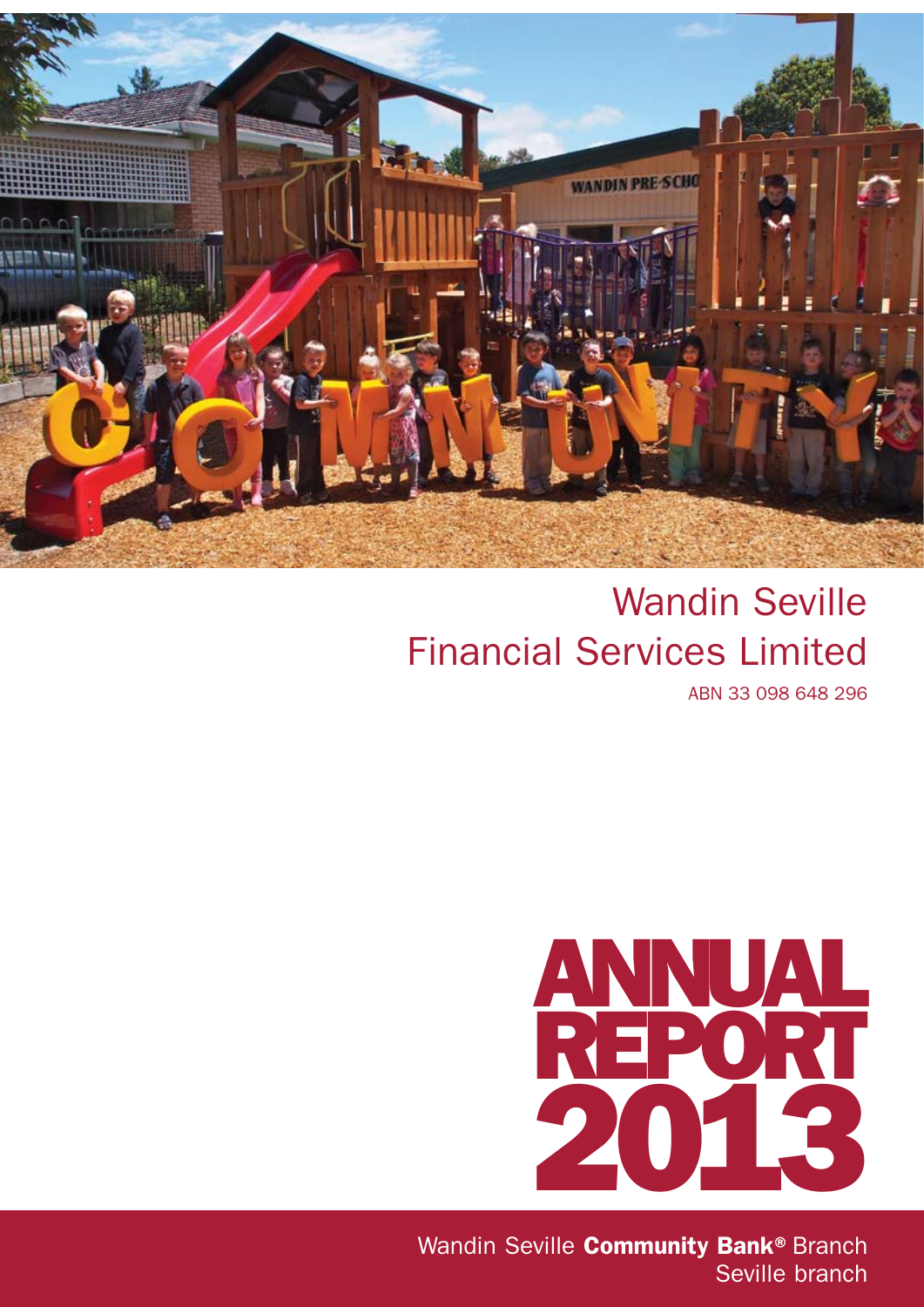# **Contents**

| <b>Chairman's report</b>           | 2  |
|------------------------------------|----|
| <b>Manager's report</b>            | 5  |
| Directors' report                  | 6  |
| Auditor's independence declaration | 9  |
| <b>Financial statements</b>        | 10 |
| Notes to the financial statements  | 15 |
| <b>Directors' declaration</b>      | 29 |
| Independent audit report           | 30 |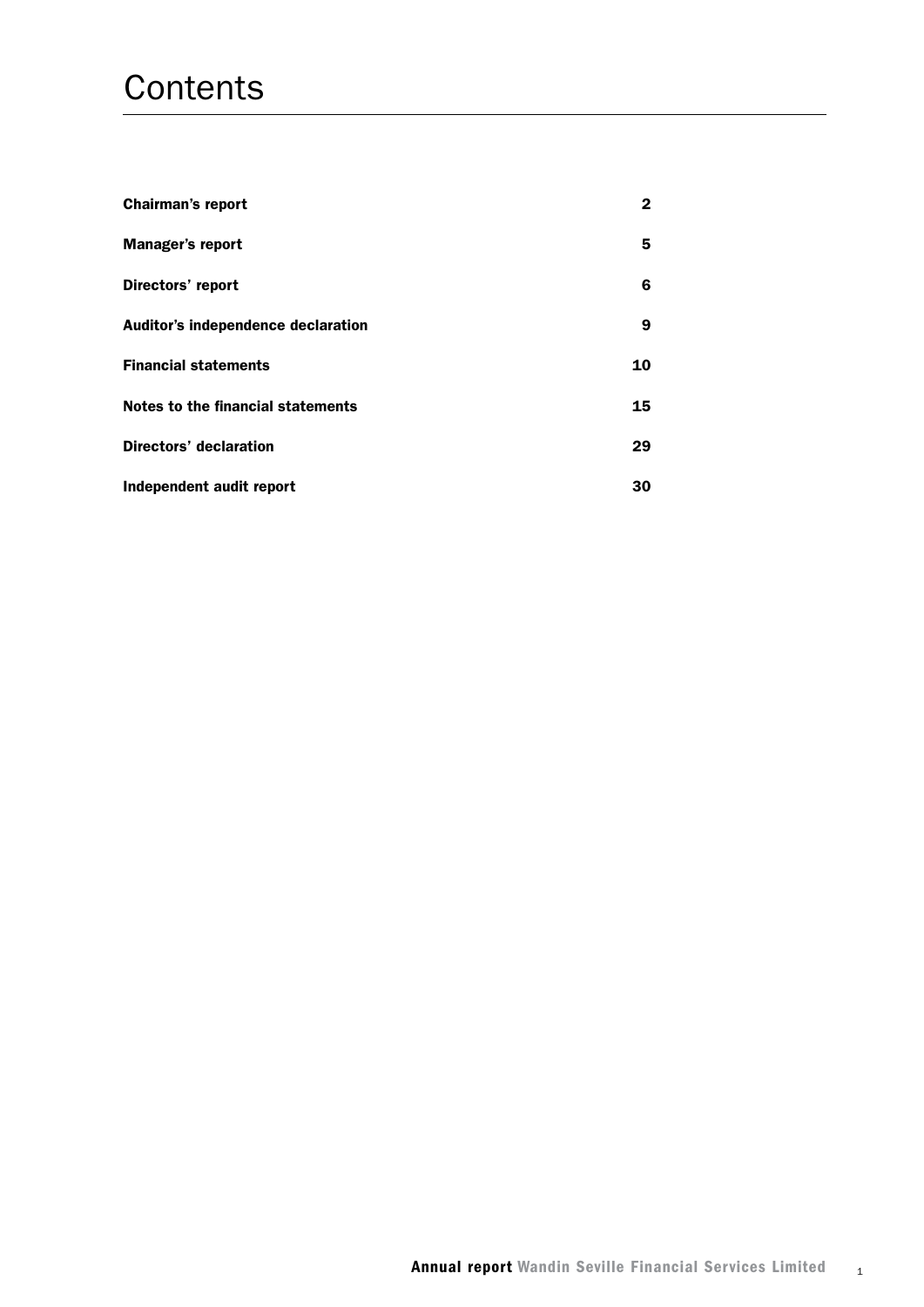# Chairman's report

# For year ending 30 June 2013

#### \$100 million returned to communities, marking 15 years of operation

Thanks to the support of Community Bank® branch customers and shareholders, the Australia-wide network has now returned more than \$100 million to support and strengthen local communities.

This enormous achievement came as the **Community Bank®** network celebrated 15 years of operation. The Community Bank<sup>®</sup> concept was born in the western Victorian farming townships of Rupanyup and Minyip in 1998. The network has since grown to include 300 branches across Australia.

Our Community Bank® company has played a key role in these milestones, returning more than \$580,000 to our local community with a further 10 cent dividend totalling \$52,831 for year 2012/13 returned to local shareholders.

These community grants and sponsorships have made a significant difference to a number of local organisations.

We look forward to continuing to support these groups and others as more people bank with us and we become more successful.

| Animal Aid Victoria           | Seville Pre School                          |
|-------------------------------|---------------------------------------------|
| Coldstream CFA                | Seville Primary School                      |
| <b>CWA Yarra Valley</b>       | Seville Ranges Football Club                |
| Camp Awakening                | St Pauls Anglican Church                    |
| Eastern Ranges Football Club  | <b>Wandin CFA</b>                           |
| Fastern Woodturners Inc.      | Wandin Cricket Club                         |
| Gruyere CFA                   | Wandin Football Club                        |
| Kurth Kiln                    | Wandin Junior Football Club                 |
| Mont De Lancey                | <b>Wandin Netball Club</b>                  |
| Police & Citizens Golf Day    | Wandin North Primary School                 |
| Rotary Club of Wandin Inc     | Wandin Yallock Primary School               |
| Relay for Life                | <b>Wandin Park Association</b>              |
| <b>Ride to Conquer Cancer</b> | Wandin Pre School                           |
| Seville Scouts                | Wandin Warriors Basketball Club             |
| Seville CFA                   | Wandin Yallock Primary School               |
| Seville Community House       | Winhort Yarra Ranges                        |
| Seville Cricket Club          | World's Biggest Cup of Tea                  |
| Seville Girl Guides           | Yarra Valley Cricket                        |
| Seville Football Club         | Yarra Valley Ladies in Pink                 |
| Seville Junior Football Club  | Yarra Valley Spring Festival                |
| Seville Netball Club          | Yarra Valley Machinery Preservation Society |
| Seville Pony Club             | Youth Foundation Victoria                   |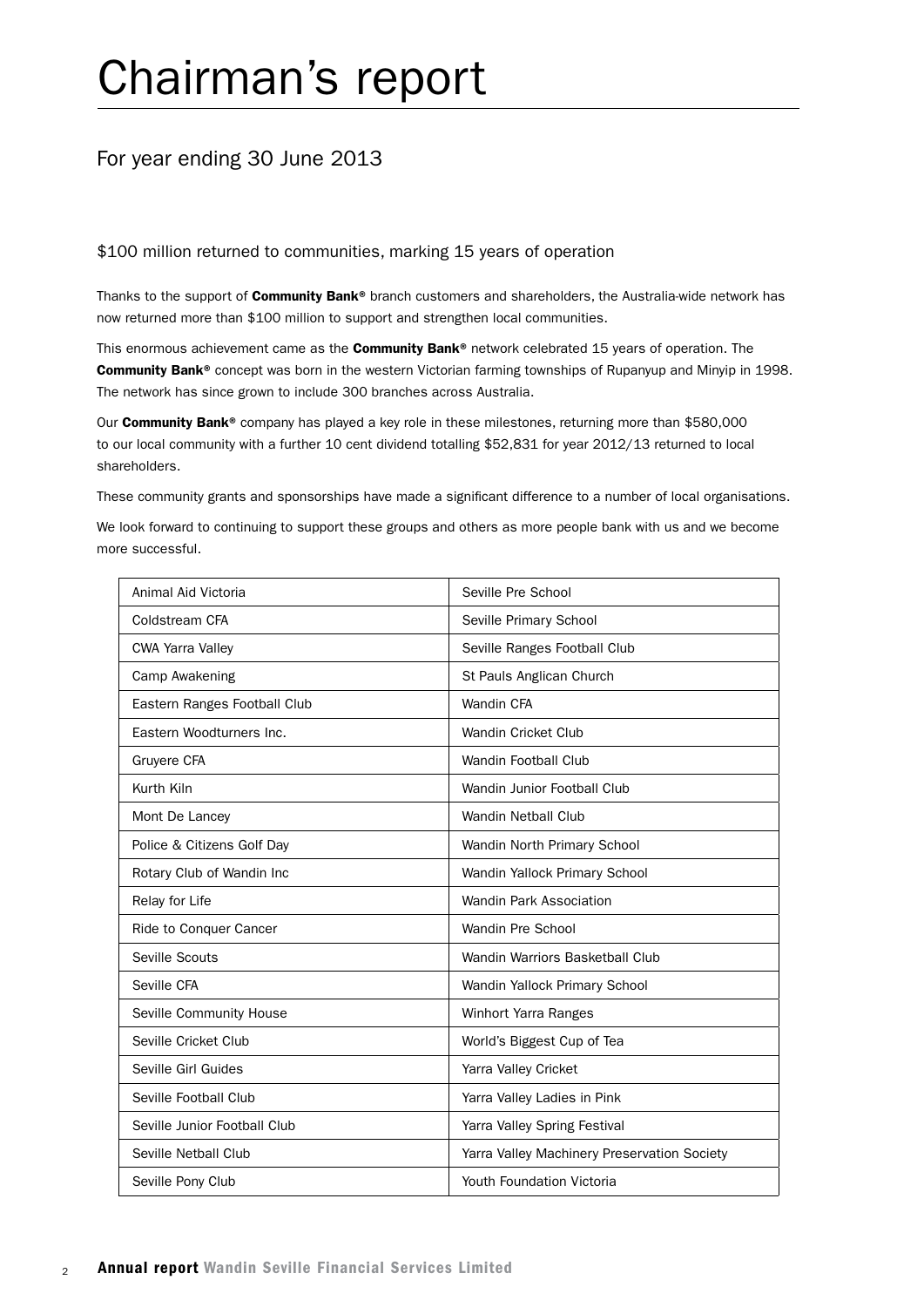These are inspirational milestones. Our **Community Bank®** company is working hard to secure the support of our local community so that we too can start reinvesting profits in community strengthening activities and reward our local shareholders with a dividend payment.

We look forward to continuing to support these groups and others as more people bank with us and we become more successful.

We continue to work hard to grow the business so we can reward the support of our local shareholders by paying them a dividend.

#### Interest rate movements

Our Community Bank® company and our partner Bendigo and Adelaide Bank, encourage transparency when setting interest rates and fees.

We believe it is our shared responsibility to ensure customers understand the environment banks operate in, so they can make educated judgement calls on who they choose to do their banking business with.

There is no doubt that all banks face higher funding costs, following changes in the economic environment triggered by the Global Financial Crisis.

We support our partner Bendigo and Adelaide Bank in its decision making and believe it is committed to striking a fair balance between all key stakeholders – borrowers, depositors, shareholders, staff and the wider communities – when it sets interest rates.

#### Ratings upgrade

Bendigo and Adelaide Bank remains one of the few banks globally to be awarded an upgraded credit rating since the onset of the Global Financial Crisis.

This means the Bank continues to be rated at least "A-" by Standard & Poor's, Moody's and Fitch in recognition of its strong performance in the face of what continues to be a challenging economic environment.

#### Restoring the Balance update

Funding for all banks is expensive and likely to remain so, there is strong competition for retail deposits, credit growth is sluggish at best and subsequently, the profitability of banks remains under pressure.

Not surprisingly, these factors continue to place pressure on the 50/50 margin share agreement between the Bank and its Community Bank® partners. As a result some Community Bank® companies are receiving much more than 50 per cent, the Bank much less.

The Bank has conducted a staged approach to restoring this balance, ensuring that the Community Bank® model produced reasonable shareholder returns, as any business must. The Bank will continue to review this remuneration model with its partners to ensure it is fair and equitable for all parties and is as resilient as possible to the fast changing economic environment.

#### Government guarantee

In September 2011, the Federal Government announced changes to its Financial Claims Scheme (FCS), also known as the "government guarantee", lowering it from \$1 million to \$250,000 effective 1 February 2012.

All **Community Bank®** branches operate under Bendigo and Adelaide Bank's banking licence, and as such all deposits held with a **Community Bank®** branch are guaranteed by the Federal Government and supported by capital supplied by their franchise partner, Bendigo and Adelaide Bank.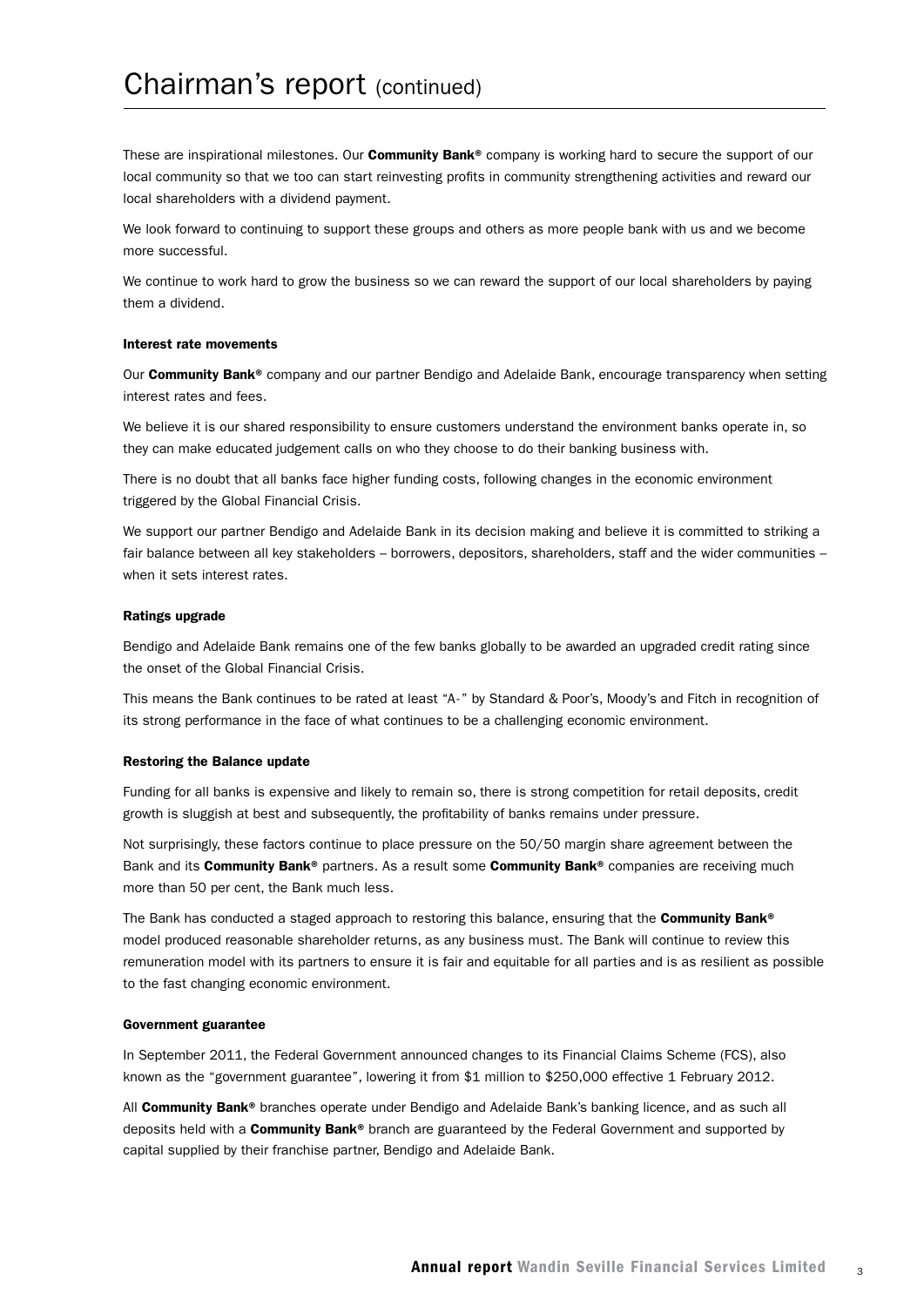Lowering the cap is an indication of the strength of Australian banks, including Bendigo and Adelaide Bank and the combination of healthy, profitable banks and strong prudential regulation is the best guarantee our customers have that their money is safe in our bank.

General

Janet Ockwell Chairman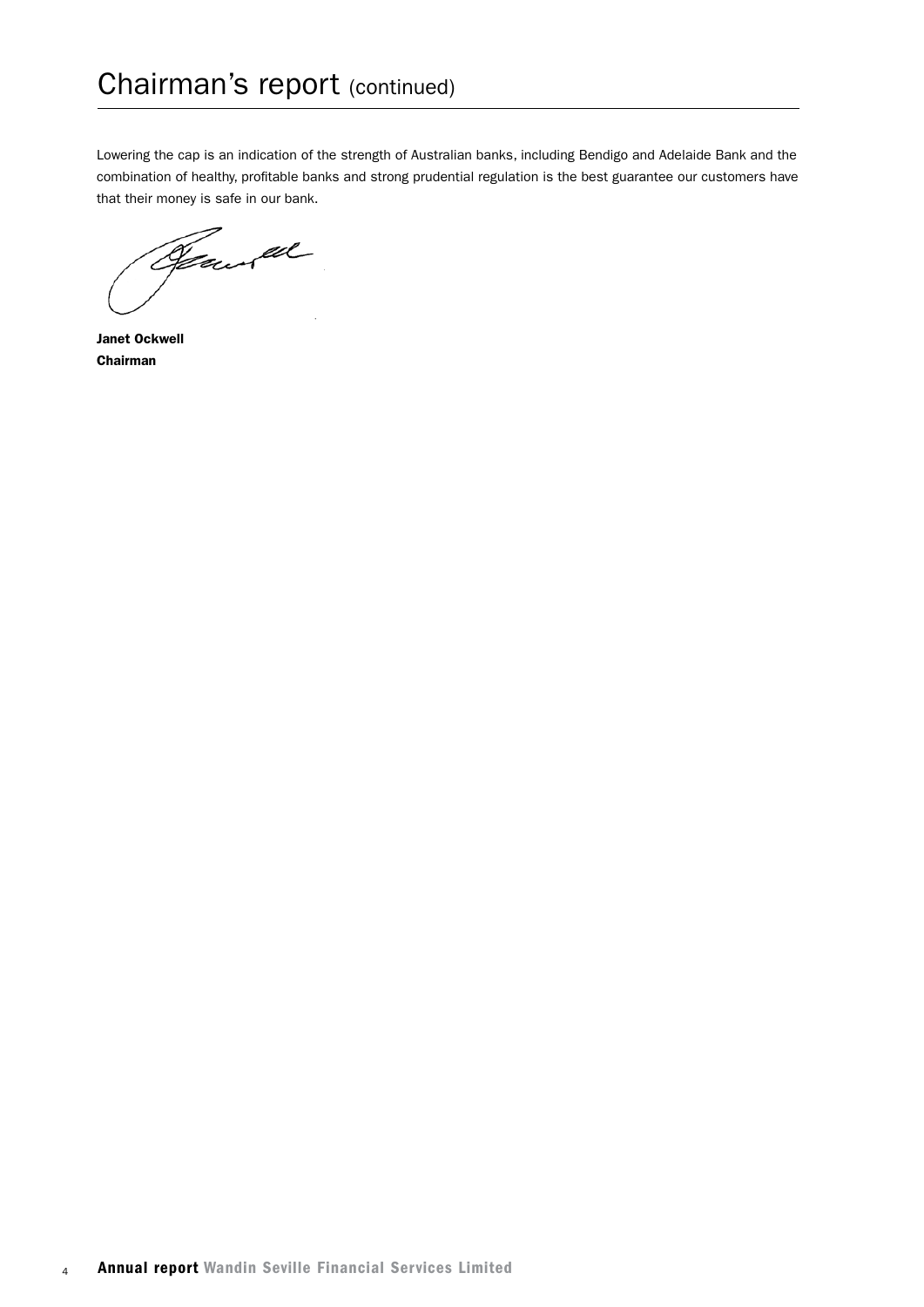# Manager's report

## For year ending 30 June 2013

This is the second Annual Report that I have the pleasure to present to you. I wish to thank both the community and the Board of Directors for the continued support I have received over the past 12 months. During this time we have seen some significant changes at our branches: we established a new position in our Wandin Seville Community Bank® Branch – Customer Relationship Officer, restructured both our branches, gave our Wandin Seville Community Bank<sup>®</sup> Branch a well needed makeover and we have seen steady growth in an extremely competitive environment. Wandin Seville Community Bank® Branch has been in operation now for 11 years and Seville branch for three, and both branches enjoy a loyal customer base, with an ever increasing exposure of our competitive products and services within in our community.

Last year our goals were to increase business growth, especially within our lending portfolio, increase staff training, maintain account stability and profitability. I am pleased to advise that our goals were achieved in what was a most challenging year. Housing finance/household debt continue at statistically low levels and we hope to see improvement in this area in the coming year with the flow on effect from low interest rates.

Funds under management have increased to \$129 million, at the conclusion of this financial year, an increase of 5% over last years figure. Importantly Seville branch continues to show steady growth. Our combined deposit book grew by \$293,000 and our lending increased by \$6.403 million.

Heading towards 2014 we will continue to focus on business growth and staff training, as well as maintaining our superior customer service that you know so well. We will maintain profitability resulting in annual dividends to our shareholders and ensure that we will continue to support our local communities.

We have again contributed to various projects within our local communities, investing approximately \$80,000 this financial year. Major contributions have been made to our local CFA brigades, local primary schools, preschools, historical societies, sporting/recreational organisations and local youth initiatives.

This year we were proud to be involved, for the first time, in the Bendigo and Adelaide Bank Scholarship Program which provides support to a VCE student in their first year at University. A local student, Cassandra Straub, was the successful applicant who received \$5,000, which has enabled her to study at Monash University. We are again offering this fantastic opportunity for the coming year and we feel proud to be able to help enable the youth in our local community to follow their dreams.

I would like to thank Jan Ockwell, our Board of Directors, shareholders and the regional office team led by Mark Nolan for their support over the past year. I look forward to their continuing support in 2014. Thank you also to our dedicated staff, who work hard to meet our customer's banking needs and contribute to our community commitments throughout the year.

The strength of the **Community Bank®** model lies in the support of our Board of Directors, our shareholders and of course our customers. We encourage your continued support to ensure that our business thrives which ultimately benefits our local community: helping it to grow and prosper.

Finally on behalf of the branch team and myself, thank you to our local community for your support.

 $B$ 

Jackie Butler Branch Manager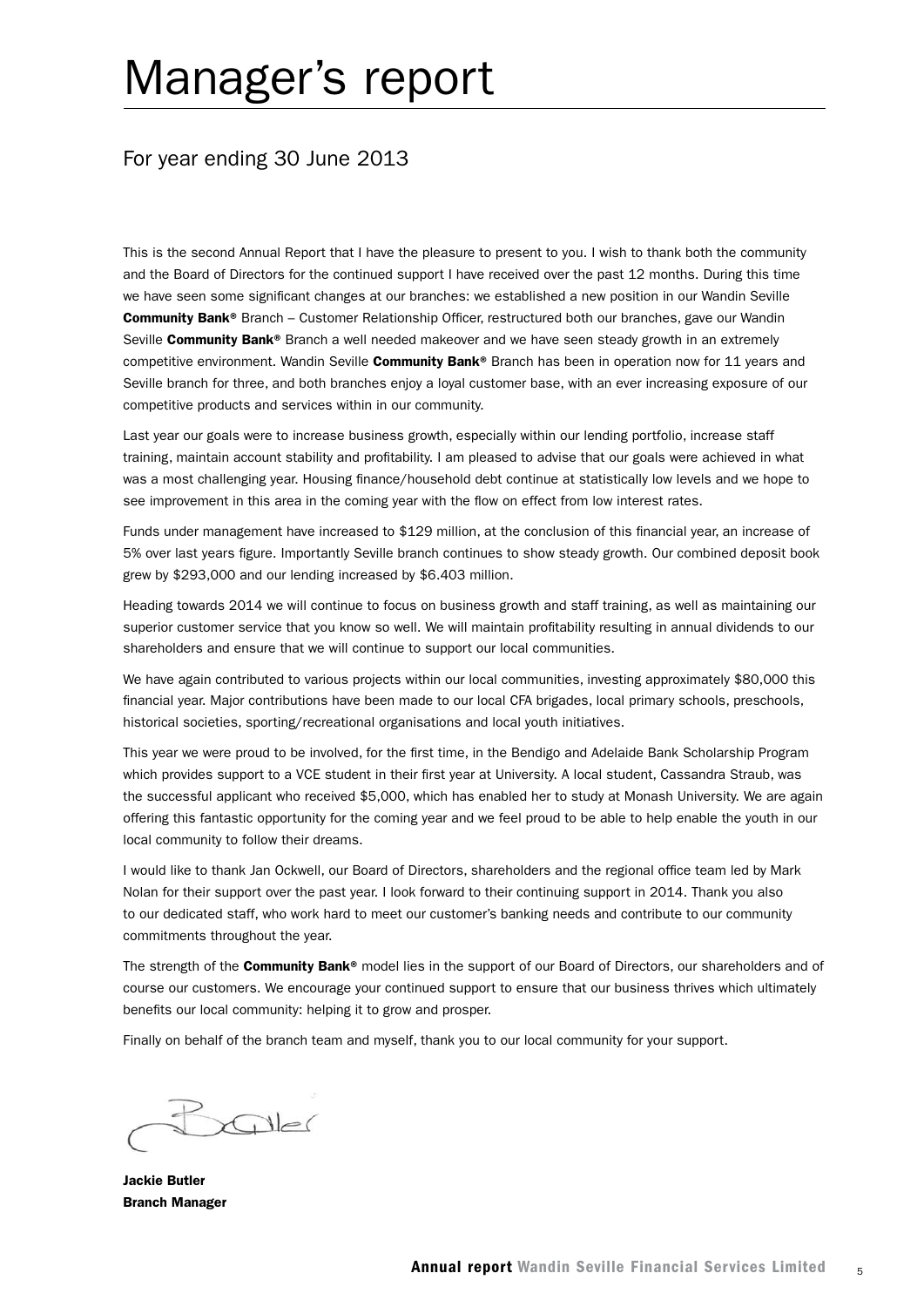# Directors' report

## For the financial year ended 30 June 2013

The Directors submit their report of the company for the financial year ended 30 June 2013.

#### **Directors**

The names and details of the company's Directors who held office during or since the end of the financial year are:

Janet Ockwell (Chairperson) Graeme Johnson Director Director

Garry Byrne **Keith Corbett** Director Director Occupation: Primary Producer **Community Constructs** Occupation: Primary Producer

Kevin Parker Carolyn Burgi Director Director

Tasman Sculthorpe **Voltage Communist Communist Communist** John Strachan Director Treasurer, Secretary and Director Occupation: Insurance Consultant **Consultant** Occupation: Accountant

Kim Parry (JP) Leonie Bailey Director **Director** Director Occupation: Real Estate Agent **Constrainers** Occupation: Solicitor

Jaqueline Hasan Director Occupation: Real Estate Agent Resigned 18/06/2013

Directors were in office for this entire year unless otherwise stated.

No Directors have material interests in contracts or proposed contracts with the company.

#### Principal activities

The principal activities of the company during the course of the financial year were in providing Community Bank® services under management rights to operate franchised branches of Bendigo and Adelaide Bank Limited.

There have been no significant changes in the nature of these activities during the year.

#### Operating results

Operations have continued to perform in line with expectations. The profit of the company for the financial year after provision for income tax was \$162,920 (2012: \$88,076).

Occupation: Retired Occupation: Waste Management Consultant

Occupation: Retail Sales **Occupation: Primary Producer** Occupation: Primary Producer

Resigned 29/07/2013

Resigned 23/07/2013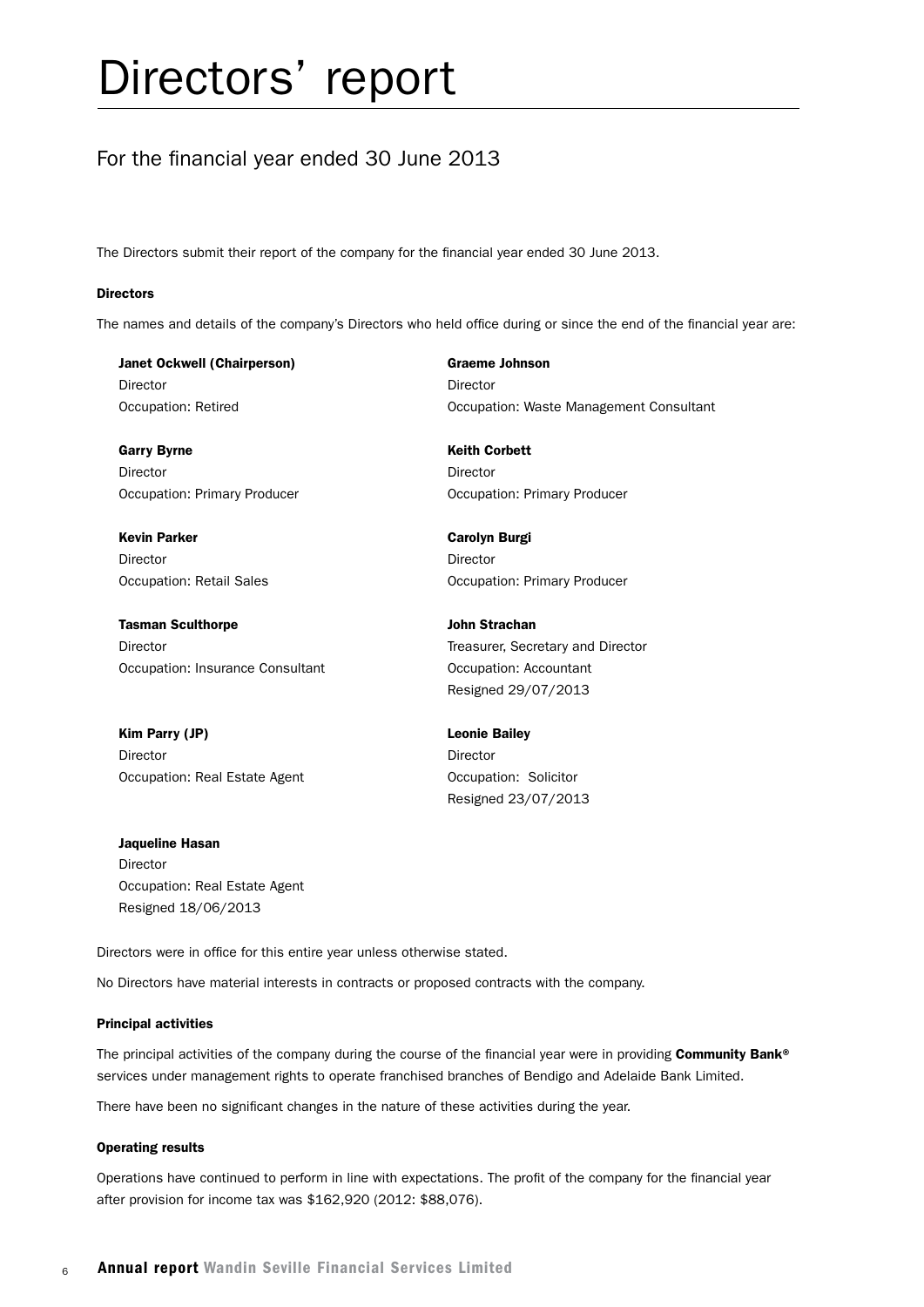#### Dividends

|                              | Year ended 30 June 2013 |        |
|------------------------------|-------------------------|--------|
|                              | Cents per share         |        |
| Final dividends recommended: | 10                      | 52,831 |

#### Significant changes in the state of affairs

In the opinion of the Directors there have been no significant changes in the state of affairs of the company that occurred during the financial year under review not otherwise disclosed in this report.

#### Significant events after the balance date

There are no matters or circumstances that have arisen since the end of the financial year that have significantly affected or may significantly affect the operations of the company, the results of those operations or the state of affairs of the company, in future years.

#### Likely developments

The company will continue its policy of providing banking services to the community.

#### Directors' benefits

No Director has received or become entitled to receive, during or since the financial year, a benefit because of a contract made by the company, controlled entity or related body corporate with a Director, a firm of which a Director is a member or an entity in which a Director has a substantial financial interest, other than disclosed below. This statement excludes a benefit included in the aggregate amount of emoluments received or due and receivable by Directors shown in the company's accounts, or the fixed salary of a full-time employee of the company, controlled entity or related body corporate.

#### Accounting and taxation services

Accounting and secretarial services are provided by the Field Group - Accounting.

#### Indemnification and insurance of Directors and Officers

The company has indemnified all Directors and the Manager in respect of liabilities to other persons (other than the company or related body corporate) that may arise from their position as Directors or Managers of the company except where the liability arises out of conduct involving the lack of good faith.

Disclosure of the nature of the liability and the amount of the premium is prohibited by the confidentiality clause of the contract of insurance. The company has not provided any insurance for an Auditor of the company or a related body corporate.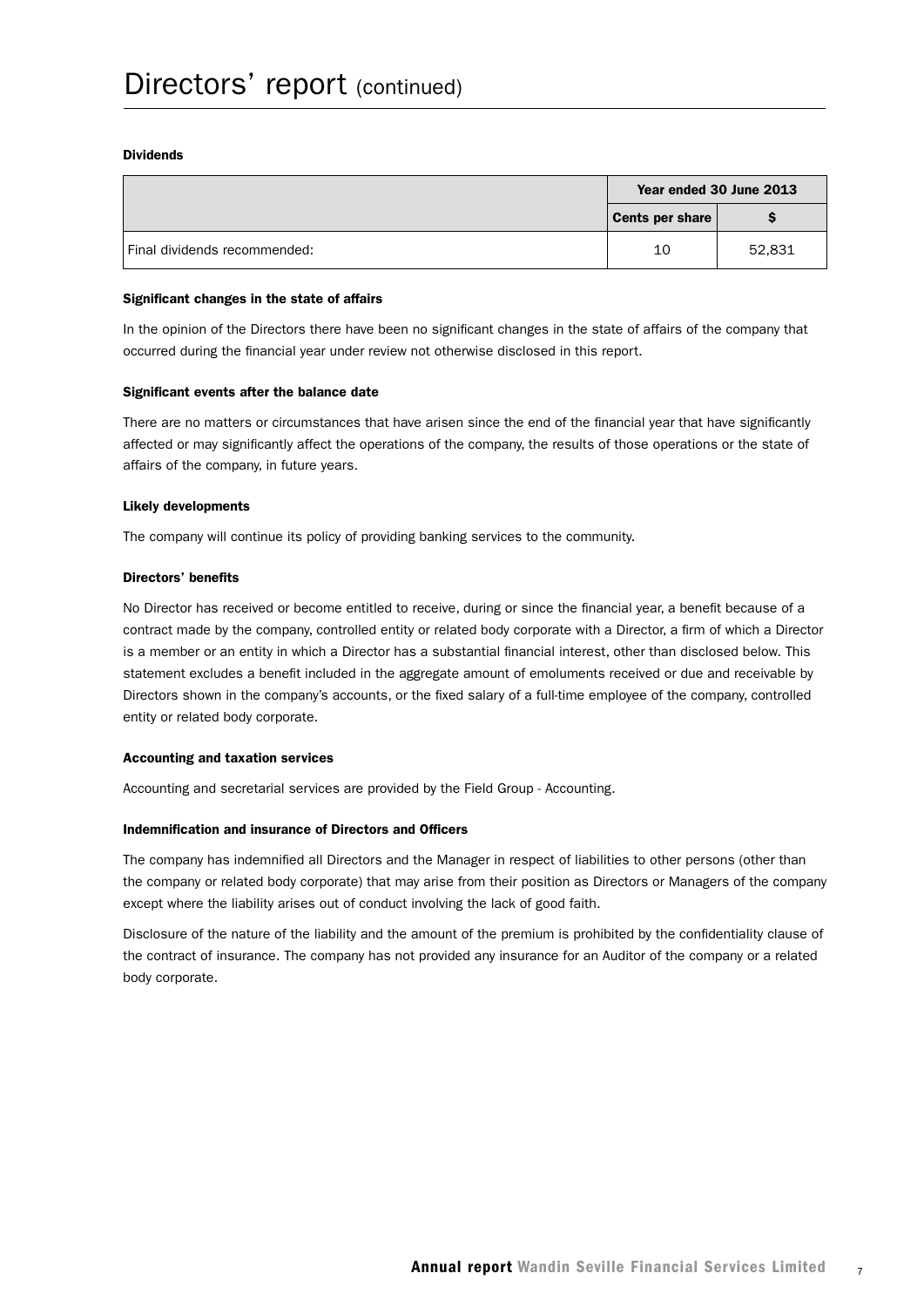#### Directors' meetings

The number of Directors' meetings attended by each of the Directors of the company during the year were:

| Number of meetings held:     | 12 |
|------------------------------|----|
| Number of meetings attended: |    |
| Janet Ockwell                | 12 |
| Kevin Parker                 | 11 |
| John Strachan                | 11 |
| Kim Parry (JP)               | 11 |
| Keith Corbett                | 6  |
| Carolyn Burgi                | 11 |
| Garry Byrne                  | 11 |
| Graeme Johnson               | 9  |
| Leonie Bailey                | 5  |
| Tasman Sculthorpe            | 12 |
| Jacqueline Hasan             | 3  |

#### Corporate governance

The company has implemented various corporate governance practices which include:

- (a) Director approval of operating budgets and monitoring of progress against these budgets;
- (b) Ongoing Director training; and
- (c) Monthly Director meetings to discuss performance and strategic plans.

General

Janet Ockwell **Kevin Parker** Kevin Parker **Chairperson** Director

Date: 30 September 2013

 $6.61$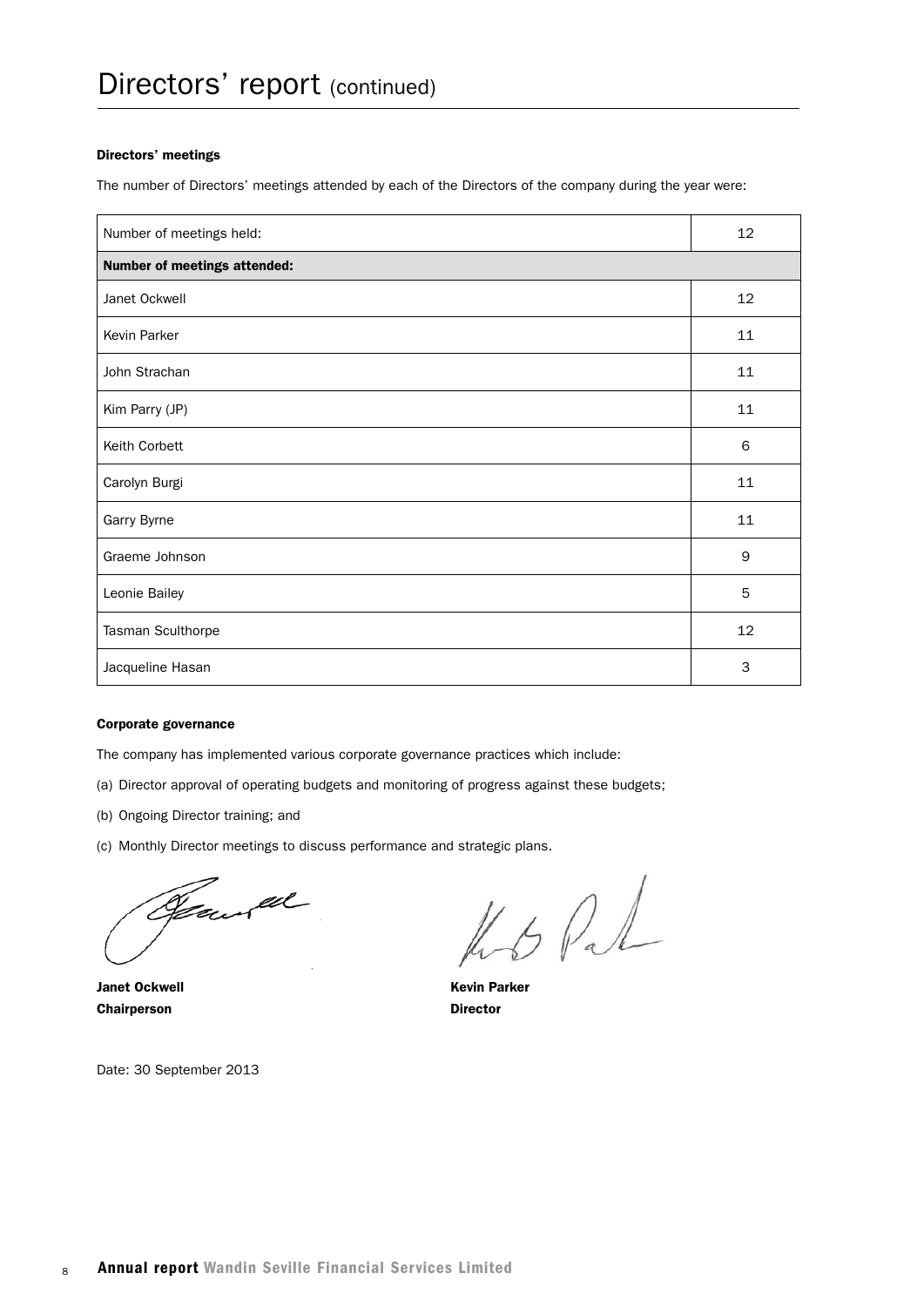# Auditor's independence declaration

#### WANDIN SEVILLE FINANCIAL SERVICES LTD

Auditor's Independence Declaration Under Section 307C Of The Corporations Act 2001

#### **Auditor Independence Declaration**

The Directors received the following declaration from the Auditor of the Company:

#### **Auditor's Independence Declaration**

In relation to our audit of the financial report of Wandin Seville Financial Services Ltd for the financial year ended 30 June 2013, to the best of my knowledge and belief, there have been no contraventions of the auditor independence requirements of the Corporations Act 2001 or any applicable code of professional conduct.

Vincent R Crowe DD Vin Crowe & Associates Date: 30th September 2013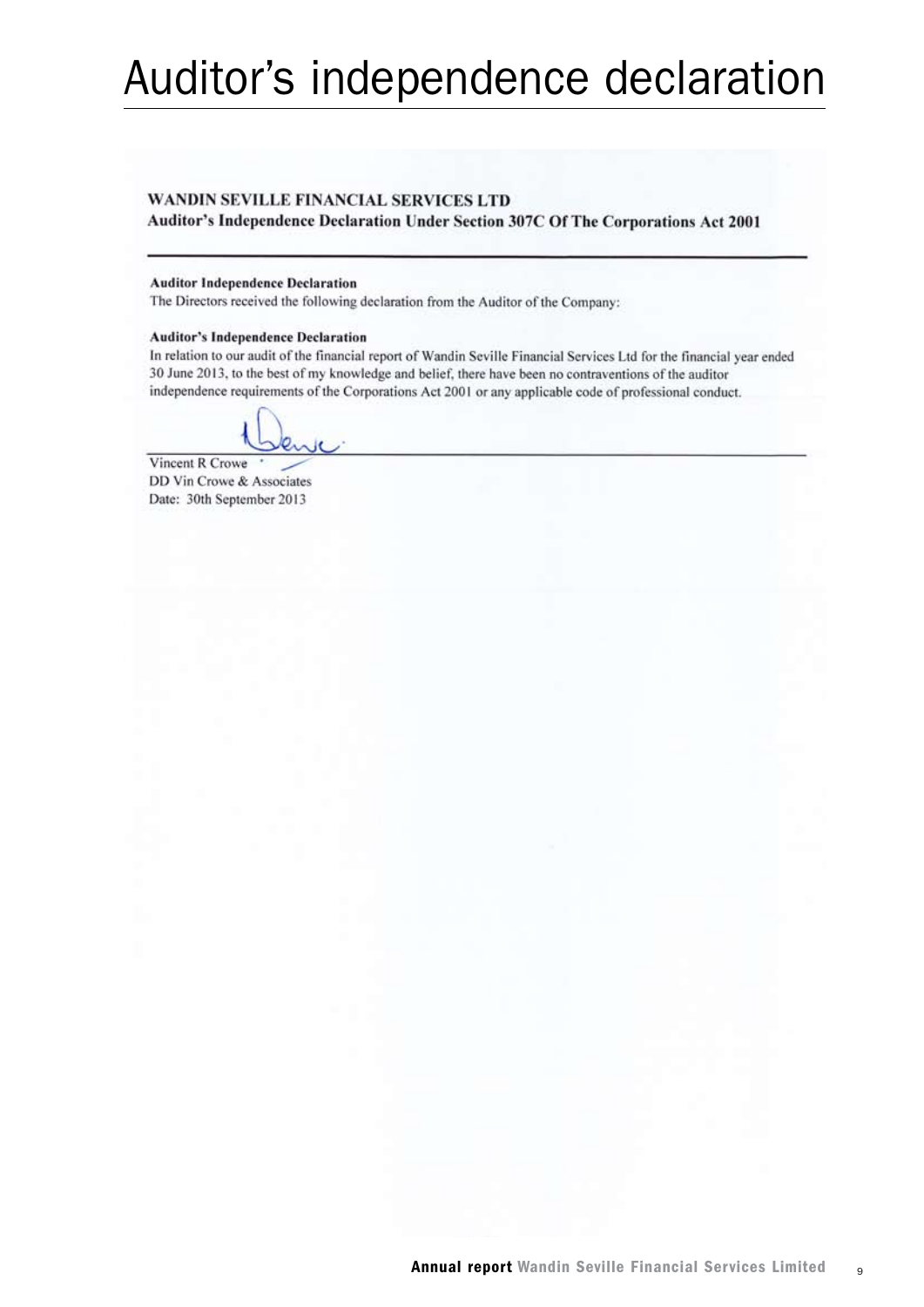# Financial statements

## Statement of comprehensive income for the year ended 30 June 2013

|                                                    | <b>Note</b>    | 2013<br>\$ | 2012<br>\$ |
|----------------------------------------------------|----------------|------------|------------|
| Revenues from ordinary activities                  | $\overline{2}$ | 1,281,677  | 1,277,520  |
| Employee benefits expense                          | 3              | (551, 154) | (636, 545) |
| Charitable donations and sponsorship               |                | (76, 124)  | (59, 512)  |
| Depreciation and amortisation expense              | 3              | (74, 576)  | (64, 431)  |
| Finance costs                                      | 3              | (167)      | (19, 212)  |
| Other expenses from ordinary activities            |                | (345, 724) | (369, 739) |
| Profit before income tax expense                   |                | 233,932    | 128,081    |
| Income tax expense                                 | 4              | (71, 012)  | (40,005)   |
| Profit after income tax expense                    |                | 162,920    | 88,076     |
| Other comprehensive income:                        |                |            |            |
| Other comprehensive income                         |                |            |            |
| Total comprehensive income attributable to members |                | 162,920    | 88,076     |
| Earnings per share (cents per share)               |                |            |            |
| - basic/ diluted earnings per share                | 21             | 0.31       | 0.17       |
| - dividends paid per share                         |                | 0.10       | 0.10       |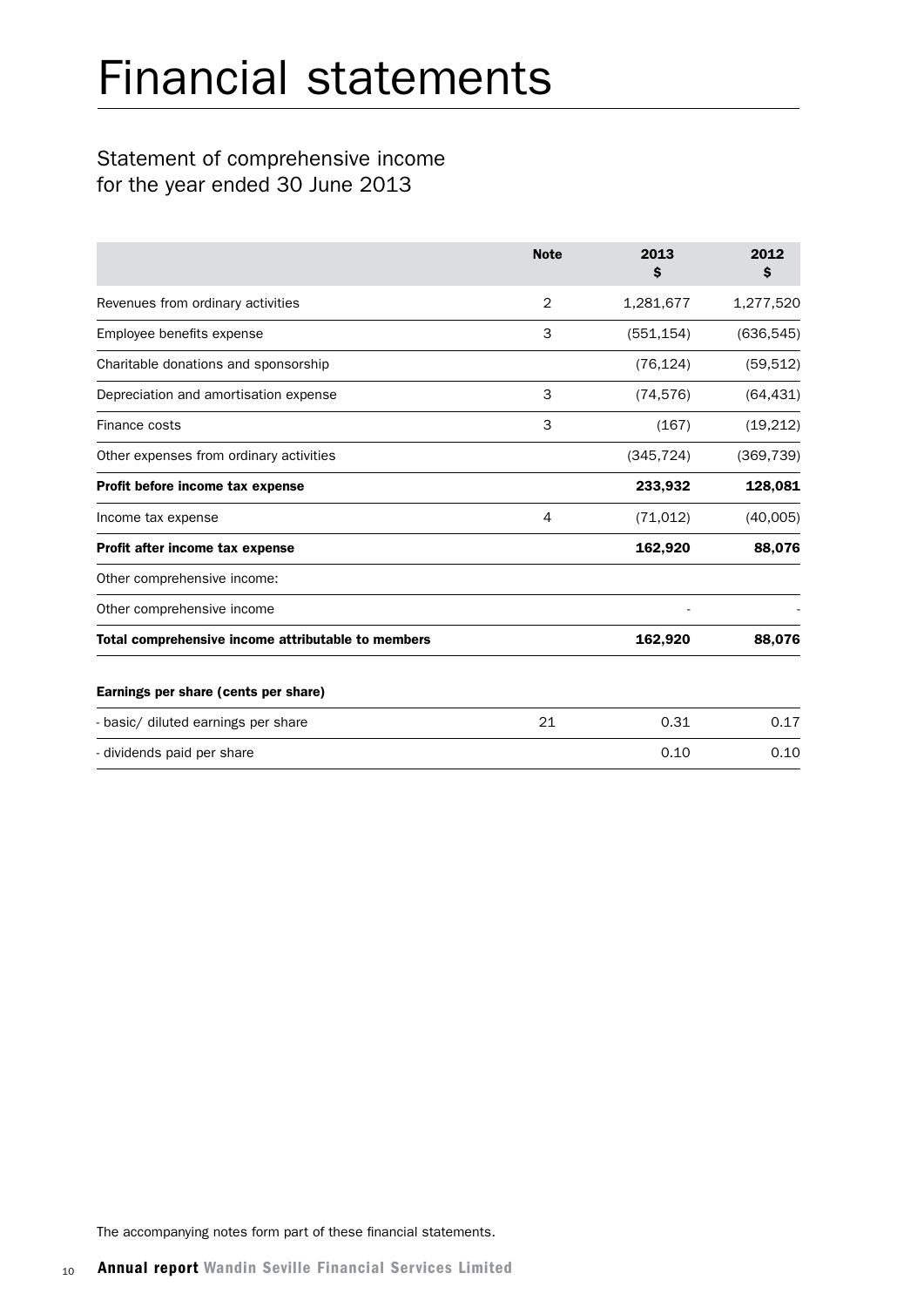# Statement of financial position as at 30 June 2013

|                                      | <b>Note</b>    | 2013<br>\$ | 2012<br>\$ |
|--------------------------------------|----------------|------------|------------|
| <b>Current assets</b>                |                |            |            |
| Cash and cash equivalents            | 6              | 483,809    | 256,818    |
| Trade and other receivables          | $\overline{7}$ | 116,637    | 119,185    |
| <b>Total current assets</b>          |                | 600,446    | 376,003    |
| <b>Non-current assets</b>            |                |            |            |
| Property, plant and equipment        | 8              | 662,950    | 704,946    |
| Deferred income tax asset            | $\overline{4}$ | 29,005     | 25,131     |
| Intangible assets                    | 9              | 46,476     | 63,976     |
| <b>Total non-current assets</b>      |                | 738,431    | 794,053    |
| <b>Total assets</b>                  |                | 1,338,877  | 1,170,056  |
| <b>Current liabilities</b>           |                |            |            |
| Trade and other payables             | 10             | 108,931    | 93,797     |
| Borrowings                           | 11             | 2,855      | 2,688      |
| Tax payable                          | 4              | 55,983     | (7, 484)   |
| Short-Term provisions                | 12             | 28,175     | 34,656     |
| <b>Total current liabilities</b>     |                | 195,944    | 123,657    |
| <b>Non-current liabilities</b>       |                |            |            |
| Borrowings                           | 11             |            |            |
| Long-term provisions                 | 12             | 31,236     | 44,791     |
| <b>Total non-current Liabilities</b> |                | 31,236     | 44,791     |
| <b>Total liabilities</b>             |                | 227,180    | 168,448    |
| Net assets                           |                | 1,111,697  | 1,001,608  |
| <b>Equity</b>                        |                |            |            |
| Share capital                        | 13             | 528,311    | 528,311    |
| Retained earnings                    | 14             | 583,386    | 473,297    |
| <b>Total equity</b>                  |                | 1,111,697  | 1,001,608  |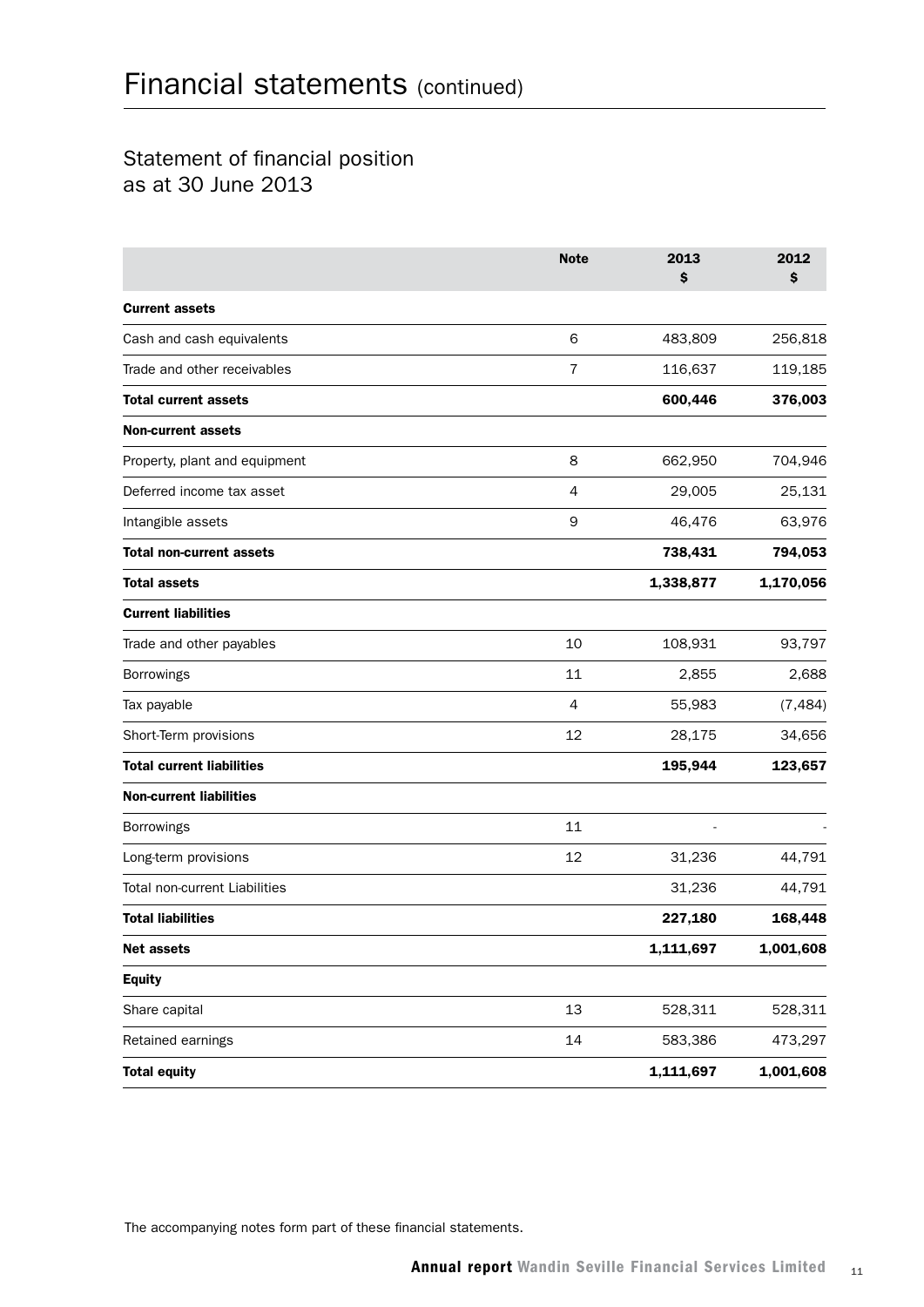## Statement of changes in equity for the year ended 30 June 2013

|                               | <b>Note</b> | 2013<br>\$ | 2012<br>\$ |
|-------------------------------|-------------|------------|------------|
| Share capital                 |             |            |            |
| Balance at start of year      |             | 528,311    | 528,311    |
| Issue of share capital        |             |            |            |
| Share issue costs             |             |            |            |
| <b>Balance at end of year</b> |             | 528,311    | 528,311    |
| <b>Retained earnings</b>      |             |            |            |
| Balance at start of year      |             | 473,297    | 438,052    |
| Total comprehensive income    |             | 162,920    | 88,076     |
| Dividends paid                | 20          | (52, 831)  | (52, 831)  |
| <b>Balance at end of year</b> |             | 583,386    | 473,297    |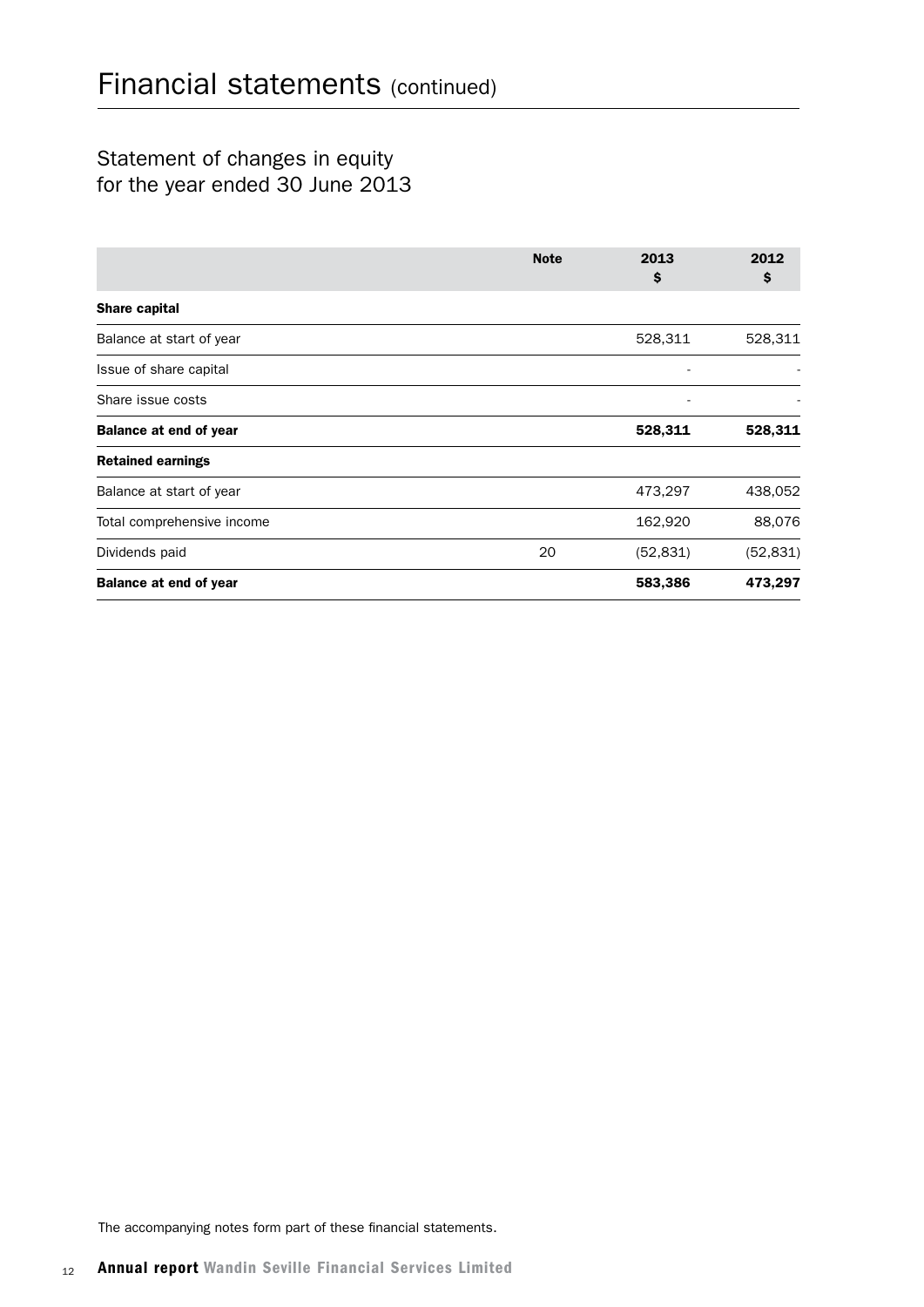# Statement of cash flows for the year ended 30 June 2013

|                                                                                                    | <b>Note</b> | 2013<br>s  | 2012<br>s   |
|----------------------------------------------------------------------------------------------------|-------------|------------|-------------|
| Cash flows from operating activities                                                               |             |            |             |
| Cash receipts in the course of operations                                                          |             | 1,268,868  | 1,269,744   |
| Cash payments in the course of operations                                                          |             | (978, 071) | (1,050,313) |
| Interest received                                                                                  |             | 15,357     | 19,806      |
| Income tax paid                                                                                    |             | (11, 419)  | (38, 740)   |
| Net cash flows from/(used in) operating activities                                                 |             | 294,735    | 200,497     |
| <b>Cash flows from investing activities</b>                                                        |             |            |             |
| Payments for property, plant and equipment                                                         |             | (15,080)   | (11, 707)   |
| Payment for other assets                                                                           |             |            | (50,000)    |
| Net cash flows from/(used in) investing activities                                                 |             | (15,080)   | (61, 707)   |
| <b>Cash flows from financing activities</b>                                                        |             |            |             |
| Proceeds from borrowings                                                                           |             | 167        |             |
| Repayment of borrowings                                                                            |             |            | (383, 081)  |
| Dividend paid                                                                                      |             | (52, 831)  | (52, 831)   |
| Net cash flows from/(used in) financing activities                                                 |             | (52, 664)  | (435, 912)  |
| Net increase/(decrease) in cash held                                                               |             | 226,991    | (297, 122)  |
| Cash at beginning of financial year                                                                |             | 256,818    | 553,940     |
| Cash at the end of financial year                                                                  |             | 483,809    | 256,818     |
| (a) Reconciliation of cash                                                                         |             |            |             |
| Cash and cash equivalents                                                                          |             | 483,809    | 256,818     |
|                                                                                                    |             | 483,809    | 256,818     |
| (b) Reconciliation of profit after tax to net cash provided<br>from/(used in) operating activities |             |            |             |
| Profit after income tax                                                                            |             | 162,920    | 88,076      |
| Add (less) non-cash flows in profit from ordinary activities:                                      |             |            |             |
| - Depreciation & amortisation                                                                      |             | 74,576     | 64,431      |
| - loss on assets disposal                                                                          |             |            | 5,072       |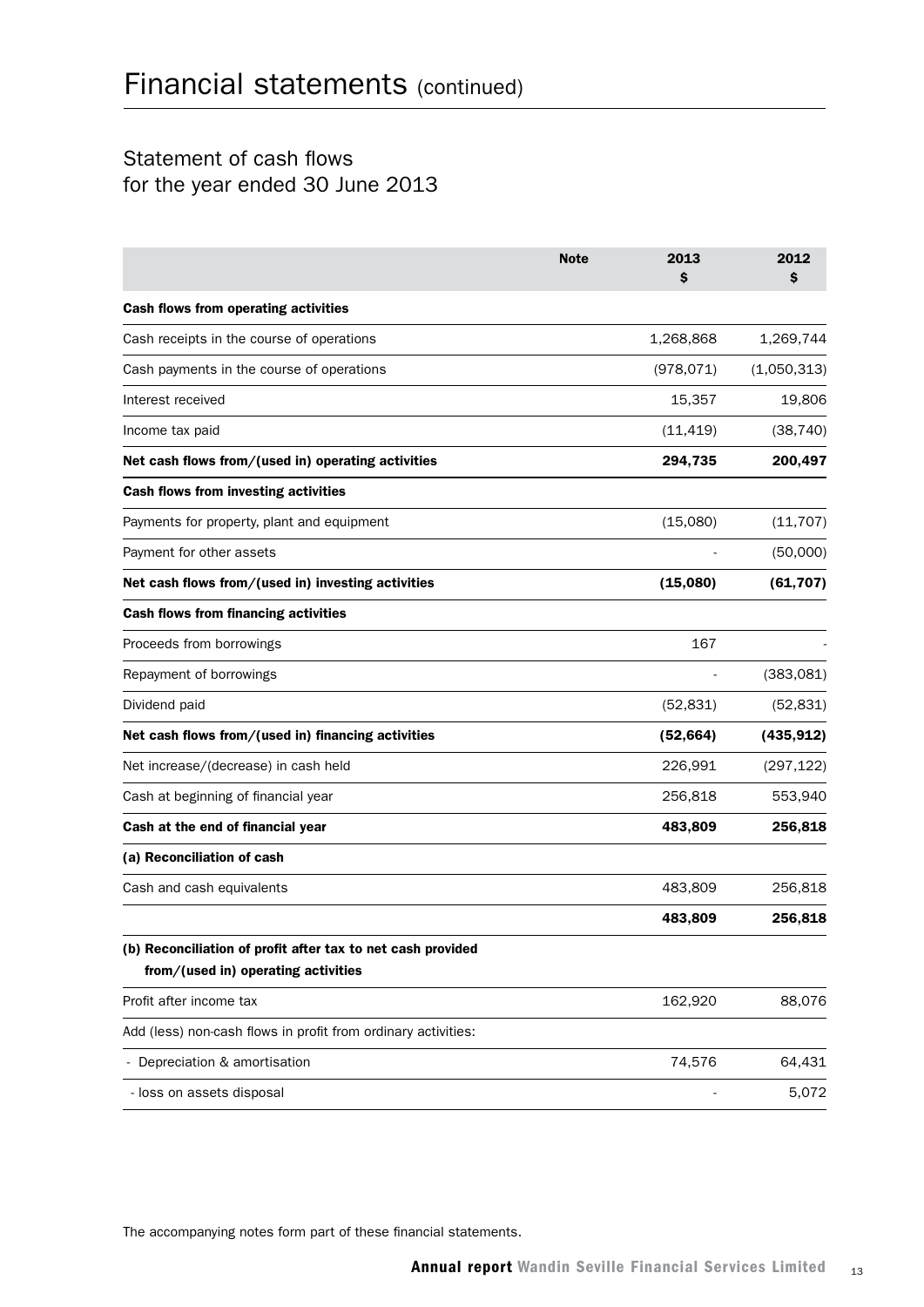### Statement of cash flows

for the year ended 30 June 2013 (continued)

|                                                                                                                | <b>Note</b> | 2013<br>Ş | 2012<br>Ş |
|----------------------------------------------------------------------------------------------------------------|-------------|-----------|-----------|
| (b) Reconciliation of profit after tax to net cash provided<br>from/(used in) operating activities (continued) |             |           |           |
| Add (Less): changes in assets & liabilities                                                                    |             |           |           |
| - (Increase) decrease in receivables                                                                           |             | 2,548     | (7, 776)  |
| - (Increase) decrease in other assets                                                                          |             | (3,874)   | (6,083)   |
| - Increase (decrease) in payables                                                                              |             | 15,134    | (3,588)   |
| - Increase (decrease) in provisions                                                                            |             | (20,036)  | (5, 411)  |
| - Increase (decrease) in other liabilities                                                                     |             | 63,467    | 65,775    |
| Net cash flows from/(used in) operating activities                                                             |             | 294,735   | 200,497   |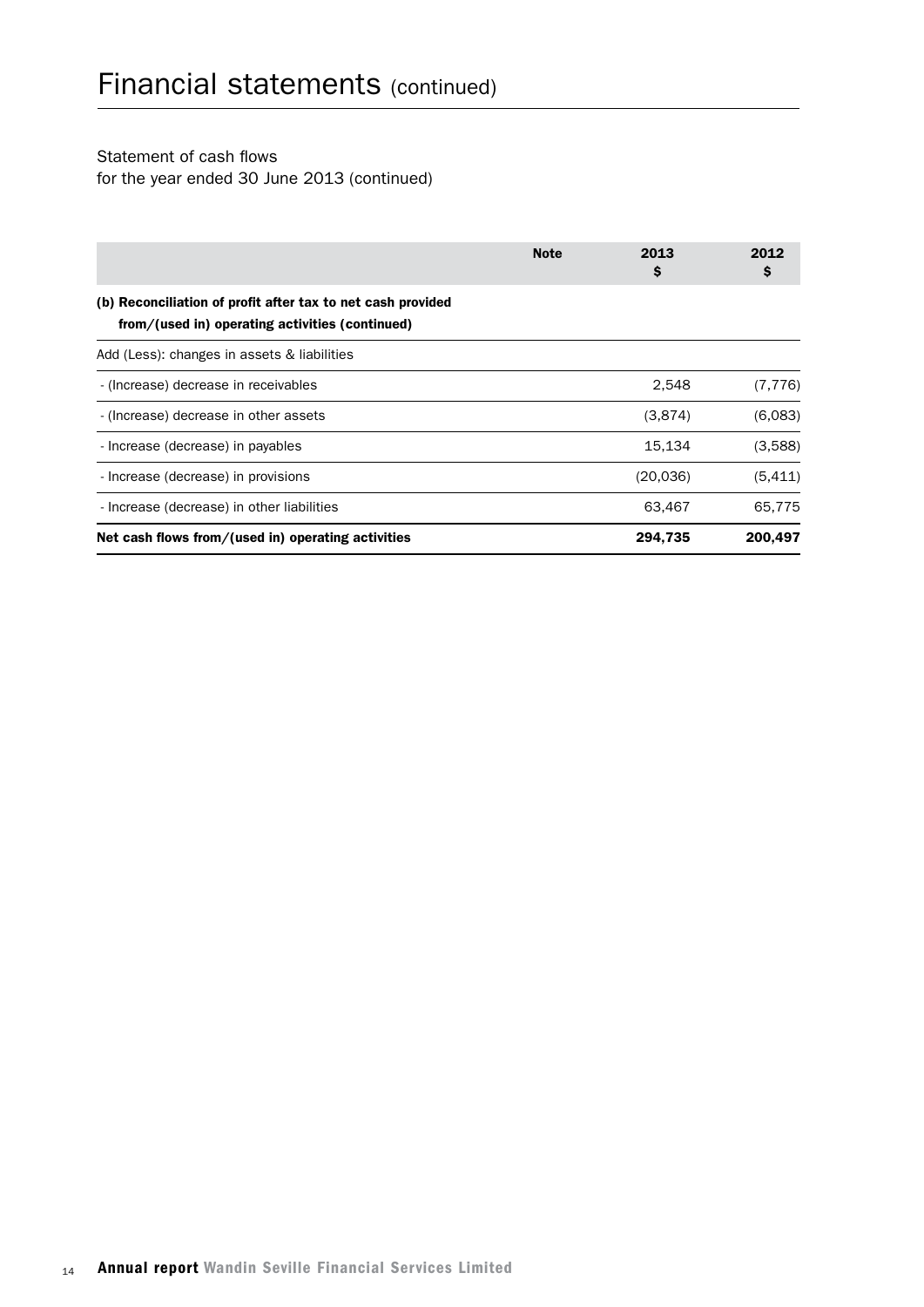# Notes to the financial statements

## For year ended 30 June 2013

## Note 1. Basis of preparation of the financial report

#### (a) Basis of accounting

The financial report is a general purpose financial report, which has been prepared in accordance with the requirements of the Corporations Act 2001 and applicable Australian Accounting Standards and other mandatory professional reporting requirements.

The financial report has been prepared on an accruals basis and is based on historical costs (except for land and buildings and available-for-sale financial assets that have been measured at fair value) and does not take into account changing money values or, except where stated, current valuations of non-current assets. Cost is based on the fair values of the consideration given in exchange for assets.

The Financial Report was authorised for issue by the Directors on 24 September 2013

#### (b) Statement of compliance

The financial report complies with Australian Accounting Standards which include Australian equivalents to International Financial Reporting Standards ('AIFRS'). Compliance with AIFRS ensures that the financial report, comprising the financial statements and notes thereto, complies with International Financial Reporting Standards ('IFRS'). Australian Accounting Standards that have been recently issued or amended, but are not yet effective, have not been adopted in the preparation of this financial report.

#### (c) Significant accounting policies

The following is a summary of the material accounting policies adopted. The accounting policies have been consistently applied and are consistent with those applied in the 30 June 2013 financial statements.

#### Income tax

Deferred income tax is provided on all temporary differences at the balance sheet date between the tax bases of assets and liabilities and their carrying amounts for financial reporting purposes.

Deferred income tax liabilities are recognised for all taxable temporary differences.

Deferred income tax assets are recognised for all deductible temporary differences, carry-forward of unused tax assets and unused tax losses, to the extent that it is probable that taxable profit will be available against which the deductible temporary differences, and the carry-forward of unused tax assets and unused tax losses can be utilised.

The carrying amount of deferred income tax assets is reviewed at each balance sheet date and reduced to the extent that it is no longer probable that sufficient taxable profit will be available to allow all or part of the deferred income tax asset to be utilised.

Deferred income tax assets and liabilities are measured at the tax rates that are expected to apply to the year when the asset is realised and the liability is settled.

#### Property, plant and equipment

Property, plant and equipment are brought to account at cost less accumulated depreciation and any impairment in value.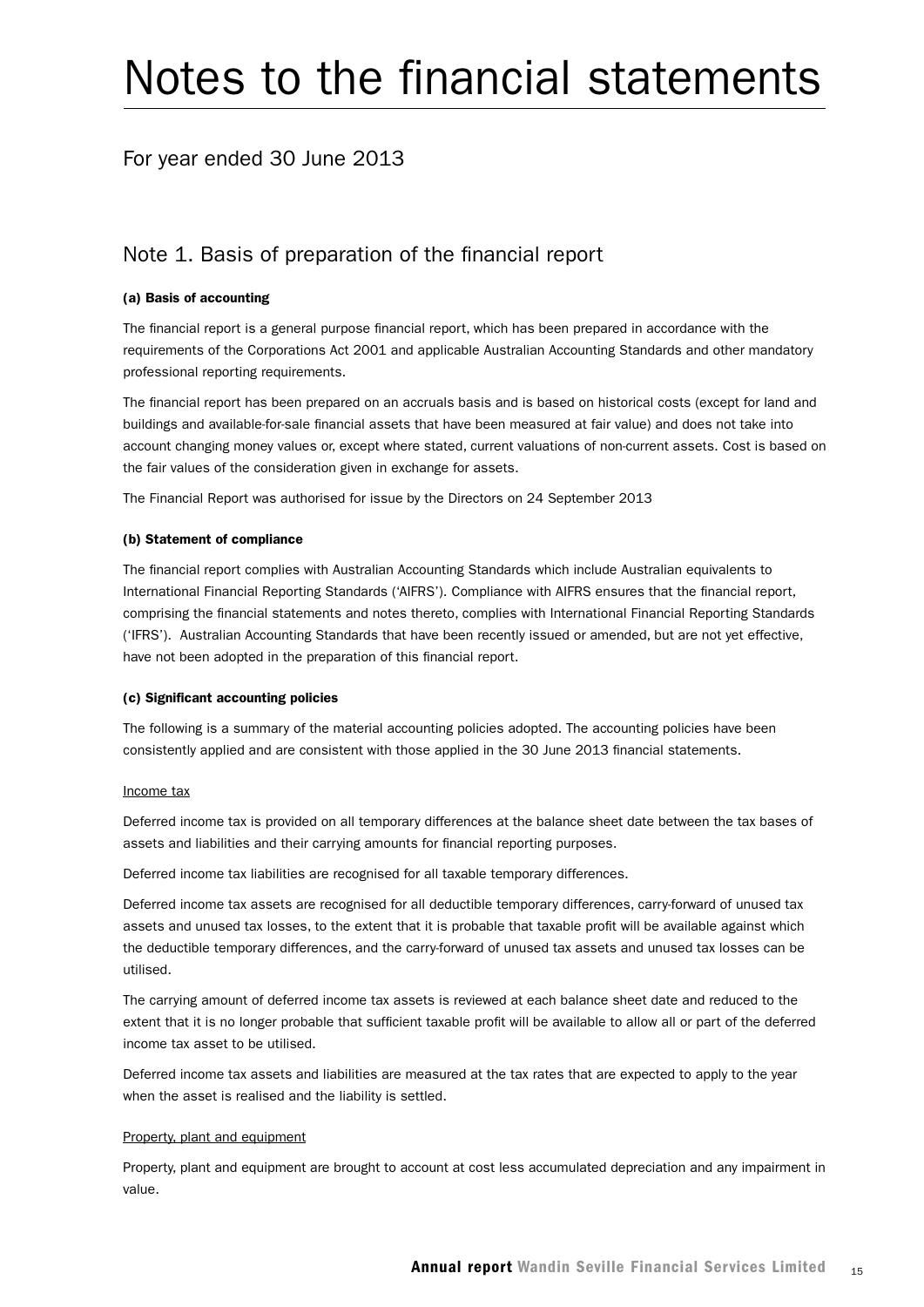#### Note 1. Basis of preparation of the financial report (continued)

#### (c) Significant accounting policies (continued)

Property, plant and equipment (continued)

Land and buildings are measured at fair value less accumulated depreciation.

Depreciation is calculated on a straight line basis over the estimated useful life of the asset as follows:

| <b>Class of asset</b> | <b>Depreciation rate</b> |
|-----------------------|--------------------------|
| <b>Buildings</b>      | 2.5%                     |
| Plant & Equipment     | 10-20%                   |

#### **Impairment**

The carrying values of plant and equipment are reviewed for impairment when events or changes in circumstances indicate the carrying value may not be recoverable.

If any such indication exists and where the carrying value exceeds the estimated recoverable amount, the assets or cash-generating units are written down to their recoverable amount.

The recoverable amount of plant and equipment is the greater of fair value less costs to sell and value in use. In assessing value in use, the estimated future cash flows are discounted to their present value using a pre-tax discount rate that reflects current market assessments of the time value of money and the risks specific to the asset.

**Revaluations** 

Following initial recognition at cost, land and buildings are carried at a revalued amount which is the fair value at the date of the revaluation less any subsequent accumulated depreciation on buildings and accumulated impairment losses.

Fair value is determined by reference to market-based evidence which is the amount for which the assets could be exchanged between a knowledgeable willing buyer and a knowledgeable willing seller in an arm's length transaction as at the valuation date.

Any revaluation surplus is credited to the asset revaluation reserve included in the equity section of the balance sheet unless it reverses a revaluation decrease of the same asset previously recognised in the income statement.

Any revaluation deficit is recognised in the income statement unless it directly offsets a previous surplus of the same asset in the asset revaluation reserve.

An annual transfer from the asset revaluation reserve is made to retained earnings for the depreciation relating to the revaluation surplus.

#### Recoverable amount of assets

At each reporting date, the company assesses whether there is any indication that an asset is impaired. Where an indicator of impairment exists, the company makes a formal estimate of the recoverable amount. Where the carrying amount of an asset exceeds its recoverable amount, the asset is considered impaired and is written down to its recoverable amount.

#### Goods and services tax

Revenues, expenses and assets are recognised net of the amount of goods and services tax (GST), except where the amount of GST incurred is not recoverable from the taxation authority. In these circumstances, the GST is recognised as part of the cost of acquisition of the asset or as part of the expense.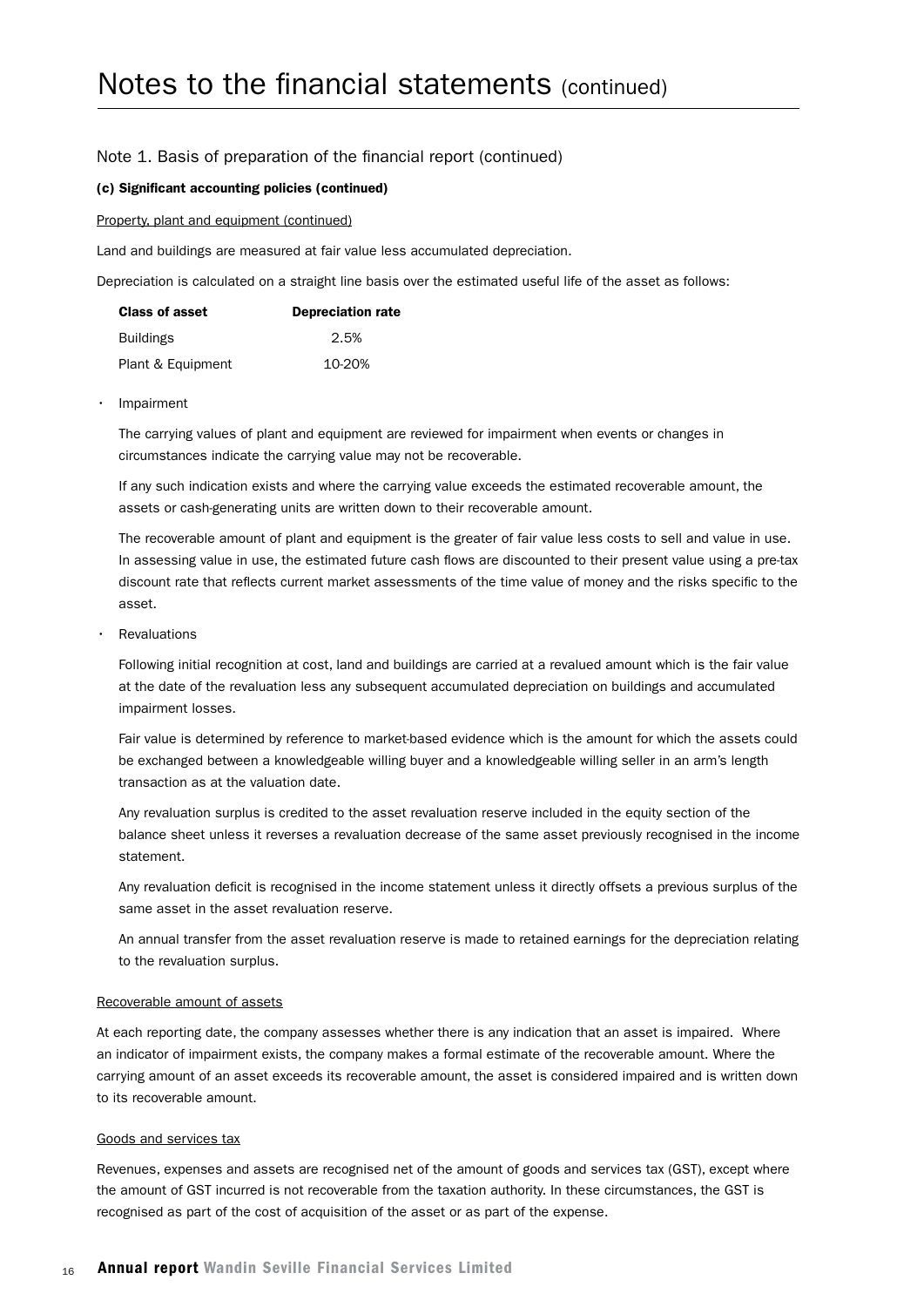#### Note 1. Basis of preparation of the financial report (continued)

#### (c) Significant accounting policies (continued)

#### Goods and services tax (continued)

Receivables and payables are stated with the amount of GST included.

The net amount of GST recoverable from, or payable to, the taxation authority is included as part of receivables or payables in the balance sheet. Cash flows are included in the cash flow statement on a gross basis.

The GST components of cash flows arising from investing and financing activities which are recoverable from, or payable to, the ATO are classified as operating cash flows.

#### Employee benefits

The provision for employee benefits to wages, salaries and annual leave represents the amount which the company has a present obligation to pay resulting from employees' services provided up to the balance date. The provision has been calculated on undiscounted amounts based on wage and salary rates expected to be paid and includes related on-costs.

The company contributes to a defined contribution plan. Contributions to employee superannuation funds are charged against income as incurred.

#### **Intangibles**

Establishment costs have been initially recorded at cost and amortised on a straight line basis at a rate of 20% per annum. Leasehold improvements at Seville Branch have been amortised over the lease term.

#### Cash

Cash on hand and in banks are stated at nominal value.

For the purposes of the cash flow statement, cash includes cash on hand and in banks and investments in money market instruments, net of outstanding bank overdrafts.

#### Comparative figures

Where required by Accounting Standards comparative figures have been adjusted to conform with changes in presentation for the current financial year.

#### Revenue

Interest and fee revenue is recognised when earned. All revenue is stated net of the amount of goods and services tax (GST).

#### Receivables and payables

Receivables and payables are non-interest bearing and generally have payment terms of between 30 and 90 days. Receivables are recognised and carried at original invoice amount less a provision for any uncollected debts. Liabilities for trade creditors and other amounts are carried at cost that is the fair value of the consideration to be paid in the future for goods and services received, whether or not billed to the company.

#### Interest bearing liabilities

All loans are measured at the principal amount. Interest is recognised as an expense as it accrues.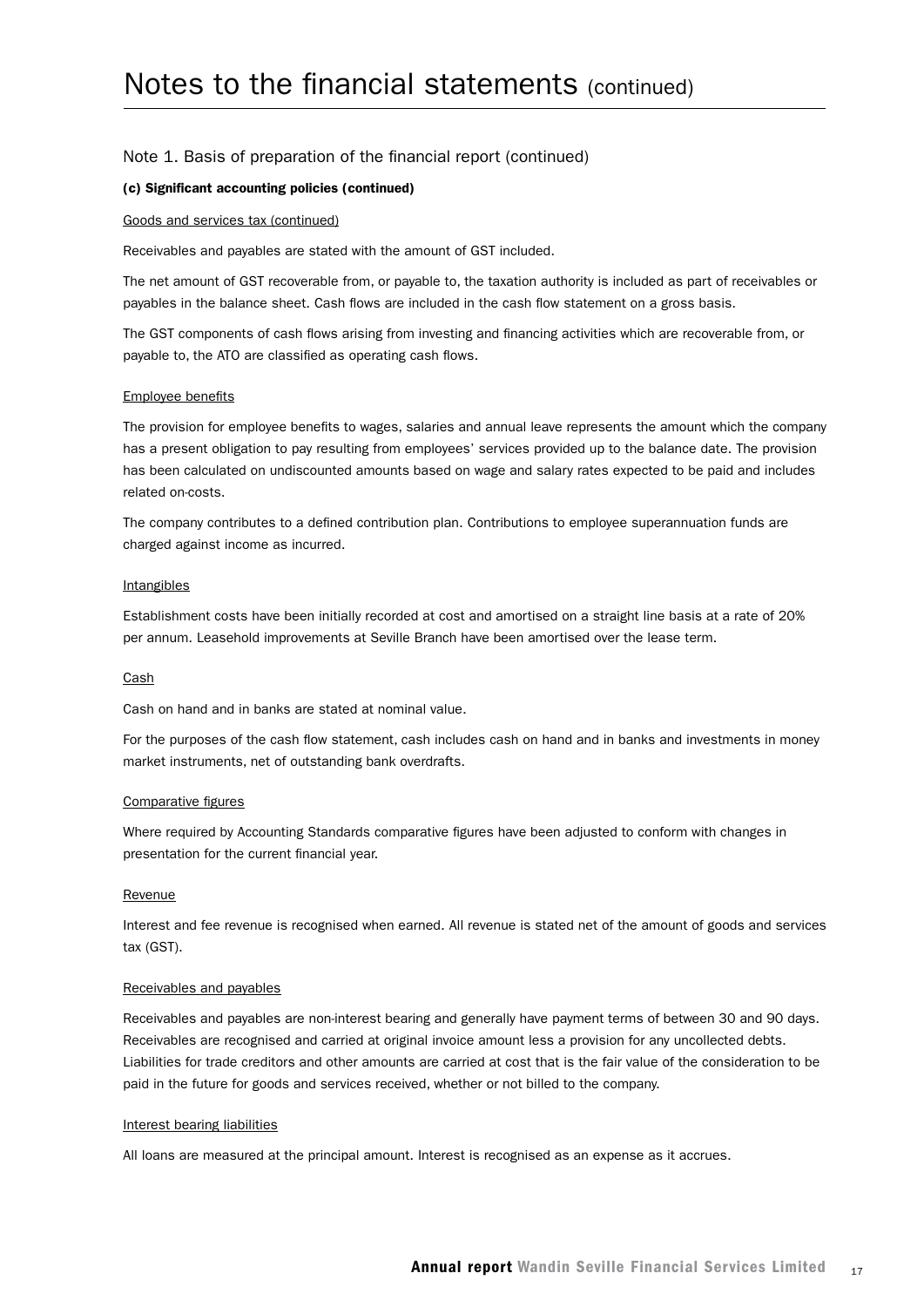#### Note 1. Basis of preparation of the financial report (continued)

#### (c) Significant accounting policies (continued)

#### **Provisions**

Provisions are recognised that when the economic entity has a legal, equitable or constructive obligation to make a future sacrifice of economic benefits to other entities as a result of past transactions or other past events, it is probable that a future sacrifice of economic benefits will be required and a reliable estimate can be made of the amount of the obligation.

A provision for dividends is not recognised as a liability unless the dividends are declared, determined or publicly recommended on or before the reporting date.

#### Contributed capital

Issued and paid up capital is recognised at the fair value of the consideration received by the company. Any transaction costs arising on the issue of ordinary shares are recognised directly in equity as a reduction of the share proceeds received.

|                                             | 2013<br>\$ | 2012<br>\$ |
|---------------------------------------------|------------|------------|
| Note 2. Revenue from ordinary activities    |            |            |
| Operating activities                        |            |            |
| - services commissions                      | 1,254,984  | 1,238,561  |
| - other revenue                             | 2,237      | 8,826      |
| Total revenue from operating activities     | 1,257,221  | 1,247,387  |
| Non-operating activities:                   |            |            |
| - interest received                         | 15,357     | 19,806     |
| - other revenue                             | 9,099      | 10,327     |
| Total revenue from non-operating activities | 24,456     | 30,133     |
| Total revenue from ordinary activities      | 1,281,677  | 1,277,520  |

### Note 3. Expenses

Profit/ (loss) from ordinary activities before income tax expense has been determined after:

| Employee benefits expense             |         |         |
|---------------------------------------|---------|---------|
| - wages and salaries                  | 453,495 | 509,830 |
| - superannuation costs                | 43,789  | 75,689  |
| - payroll tax                         | 5.287   |         |
| - annual leave and long service leave | 46.611  | 49,125  |
| - workers' compensation costs         | 1.972   | 1,901   |
|                                       | 551,154 | 636,545 |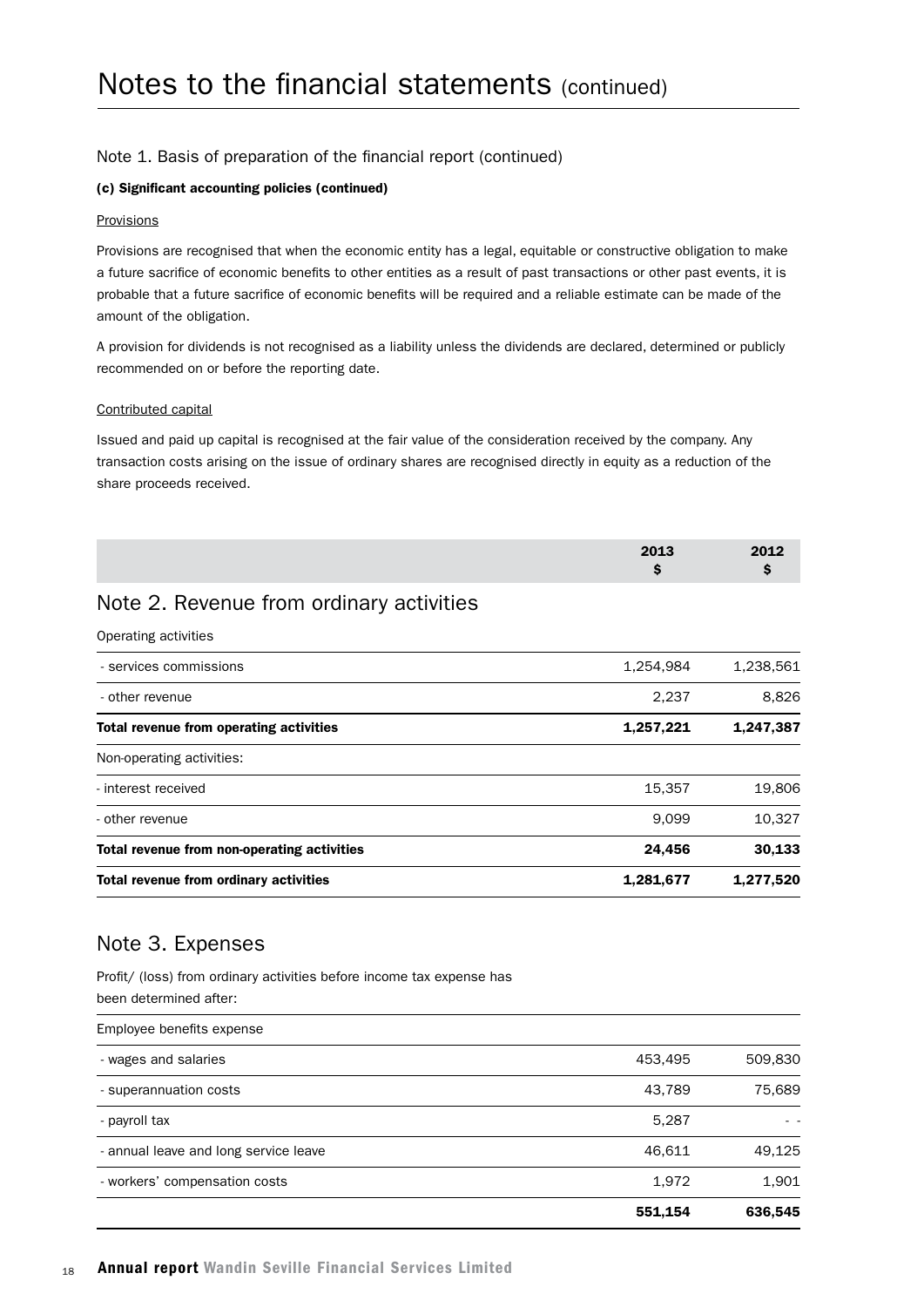|                                     | 2013<br>\$ | 2012<br>\$ |
|-------------------------------------|------------|------------|
| Note 3. Expenses (continued)        |            |            |
| Depreciation of non-current assets: |            |            |
| - plant and equipment               | 4,675      | 2,778      |
| - buildings                         | 8,506      | 8,506      |
| - leasehold improvements            | 43,895     | 37,077     |
| Amortisation of non-current assets: |            |            |
| - intangibles                       | 17,500     | 16,070     |
|                                     | 74,576     | 64,431     |
| Finance costs:                      |            |            |
| - interest paid                     | 167        | 19,212     |
| - borrowing cost                    |            |            |
|                                     | 167        | 19,212     |

### Note 4. Income tax expense

The prima facie tax on profit before income tax is reconciled to the income tax expense as follows:

| Prima facie tax on profit before income tax at 30%                        | 70,180 | 38,424   |
|---------------------------------------------------------------------------|--------|----------|
| Add tax effect of:                                                        |        |          |
| - non-deductible expenses                                                 | 833    | 1,581    |
| - prior year underprovision/(overprovision) for tax                       |        |          |
| - Deferred tax asset not previously brought to account                    |        |          |
| <b>Current income tax expense</b>                                         | 71,012 | 40,005   |
| The components of tax expense comprise:                                   |        |          |
| Current tax                                                               | 67,138 | 32,008   |
| Deferred tax                                                              | 3,874  | 7,997    |
|                                                                           | 71,012 | 40,005   |
| Tax payable                                                               |        |          |
| Current tax payable                                                       | 55,983 | (7, 484) |
|                                                                           | 55,983 | (7, 484) |
| Deferred income tax asset                                                 |        |          |
| Future income tax benefits arising from deductible temporary differences  |        |          |
| are recognised to the extent that profits will be available against which |        |          |
| such differences can be utilised.                                         | 29,005 | 25,131   |
|                                                                           | 29,005 | 25,131   |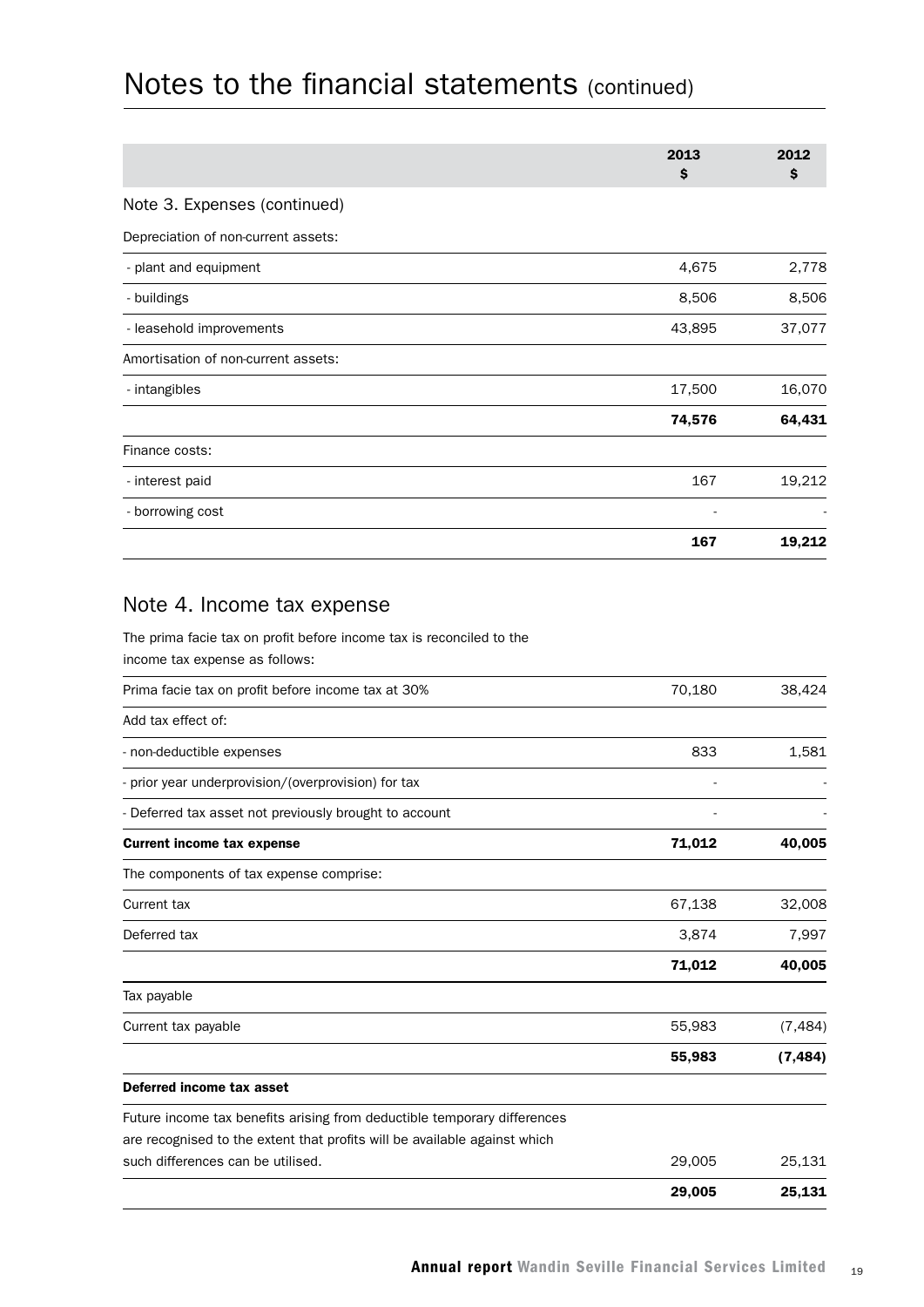|                                                                       | 2013<br>\$ | 2012<br>\$ |
|-----------------------------------------------------------------------|------------|------------|
| Note 5. Auditor's remuneration                                        |            |            |
| Amounts received or due and receivable by Vin Crowe & Associates for: |            |            |
| - Audit or review of the financial report of the company              | 4,350      | 5,850      |
|                                                                       | 4,350      | 5,850      |
| Note 6. Cash and cash equivalent                                      |            |            |
| Cash at bank and on hand                                              | 483,809    | 256,818    |
|                                                                       | 483,809    | 256,818    |
| Note 7. Trade and other receivables                                   |            |            |
| Trade debtors                                                         | 107,083    | 115,435    |
| Other receivables                                                     | 9,554      | 3,750      |
|                                                                       | 116,637    | 119,185    |
| <b>Buildings</b><br>At cost                                           | 779,843    |            |
|                                                                       |            | 779,843    |
| Less: accumulated depreciation                                        | (200, 723) | (192, 217) |
|                                                                       | 579,120    | 587,626    |
| <b>Plant and equipment</b>                                            |            |            |
| At cost                                                               | 233,893    | 218,813    |
| Less: accumulated depreciation                                        | (150, 063) | (101, 493) |
|                                                                       | 83,830     | 117,320    |
| <b>Total written down amount</b>                                      | 662,950    | 704,946    |
| <b>Movements in carrying amounts</b>                                  |            |            |
| <b>Building</b>                                                       |            |            |
| Carrying amount at beginning of year                                  | 587,626    | 596,132    |
| <b>Additions</b>                                                      |            |            |
| Disposals                                                             |            |            |
| Depreciation expense                                                  | (8,506)    | (8,506)    |
| Carrying amount at end of year                                        | 579,120    | 587,626    |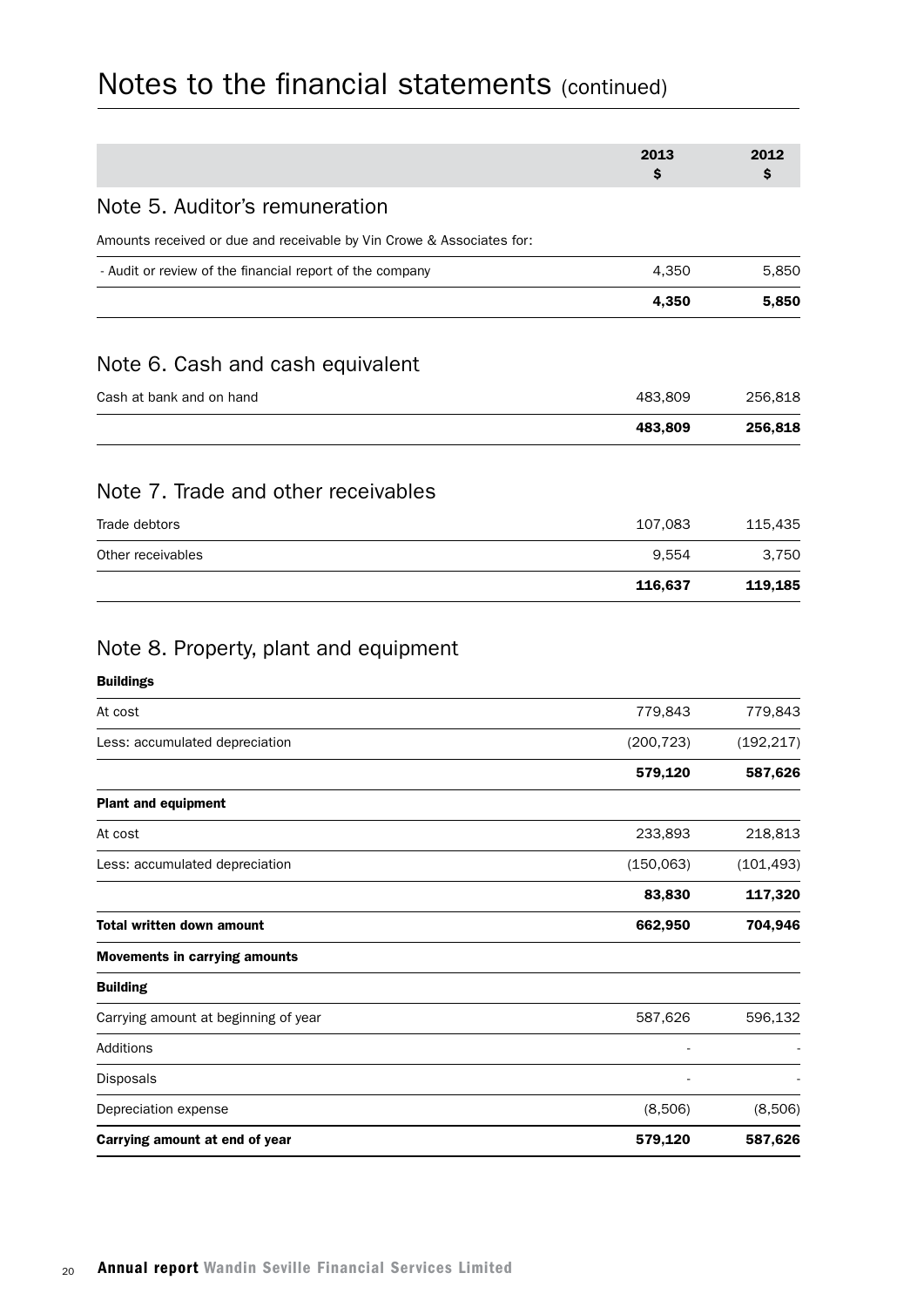|                                                   | 2013<br>\$ | 2012<br>\$ |
|---------------------------------------------------|------------|------------|
| Note 8. Property, plant and equipment (continued) |            |            |
| <b>Plant and equipment</b>                        |            |            |
| Carrying amount at beginning of year              | 117,320    | 150,540    |
| Additions                                         | 15,080     | 11,707     |
| Disposals / Adjustments                           |            | (5,072)    |
| Depreciation expense                              | (48, 570)  | (39, 855)  |
| Carrying amount at end of year                    | 83,830     | 117,320    |
| Note 9. Intangible assets                         |            |            |
| Franchise Establishment Fee at cost - Seville     | 20,000     | 20,000     |
| Less accumulated amortisation                     | (15,080)   | (10,080)   |
|                                                   | 4,920      | 9,920      |
| Training fees at cost - Seville                   | 10,000     | 10,000     |
| Less accumulated amortisation                     | (7, 540)   | (5,040)    |
|                                                   | 2,460      | 4,960      |
| Franchise fee-at cost - Wandin                    | 70,000     | 70,000     |
| Less accumulated amortisation                     | (62, 181)  | (60, 181)  |
|                                                   | 7,819      | 9,819      |
| Preliminary expenses                              | 46,370     | 46,370     |
| Less accumulated amortisation                     | (46, 370)  | (46, 370)  |
| Renewal cost recovery fee-at cost                 | 80,000     | 80,000     |
| Less accumulated amortisation                     | (48, 723)  | (40, 723)  |
|                                                   | 31,277     | 39,277     |
|                                                   | 46,476     | 63,976     |

# Note 10. Trade and other payables

|                              | 108,931 | 93.797 |
|------------------------------|---------|--------|
| Other creditors and accruals | 69.876  | 70,882 |
| Trade creditors              | 39.055  | 22.915 |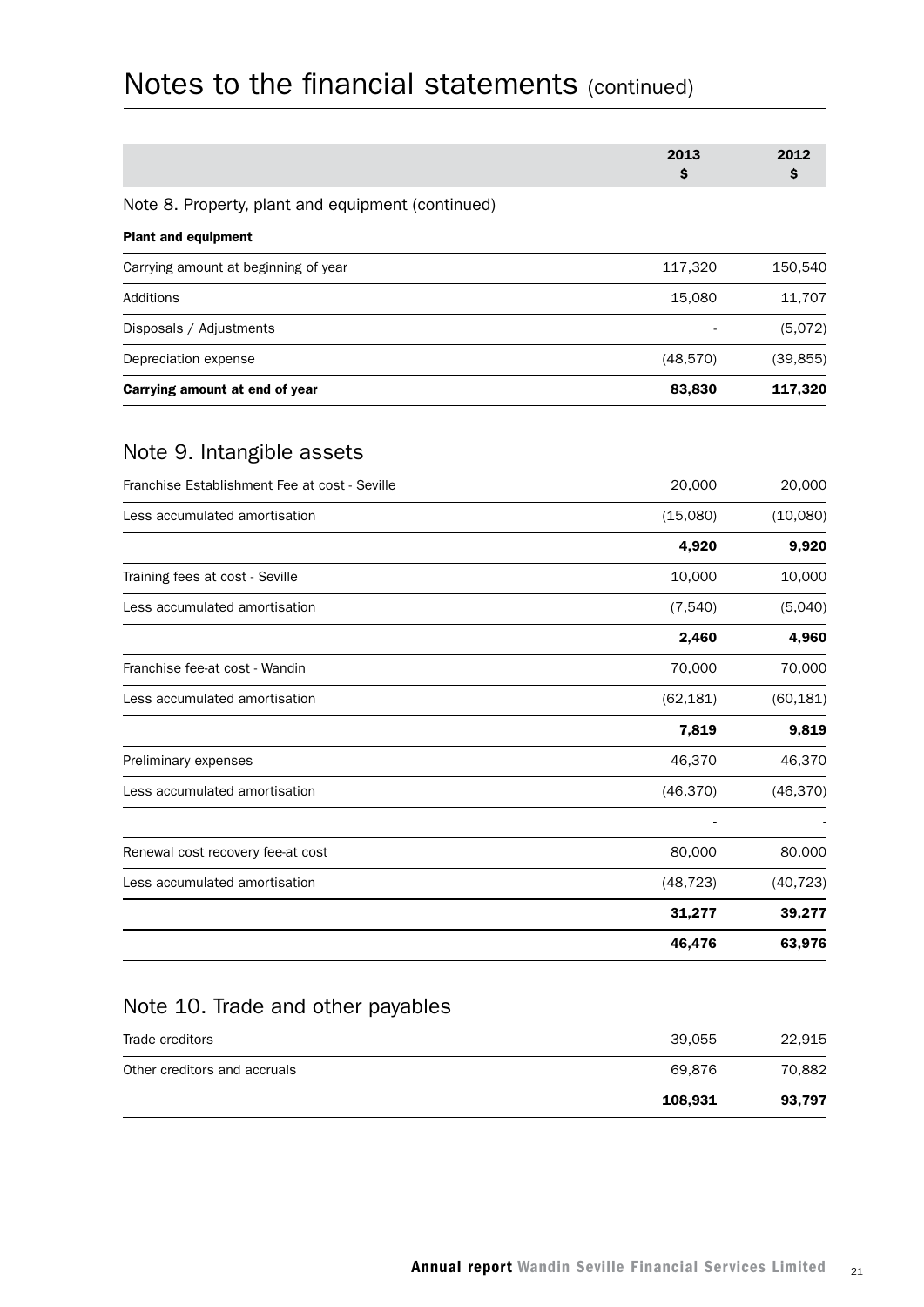|                                                | 2013<br>\$ | 2012<br>\$ |
|------------------------------------------------|------------|------------|
| Note 11. Borrowings                            |            |            |
| Current:                                       |            |            |
| Bank loan - secured                            | 2,855      | 2,688      |
|                                                | 2,855      | 2,688      |
| Non-current:                                   |            |            |
| Bank loan - secured                            |            |            |
|                                                |            |            |
| Note 12. Provisions                            |            |            |
| Current:                                       | 28,175     | 34,656     |
| <b>Employee benefits</b>                       | 28,175     | 34,656     |
| Non-current                                    |            |            |
| Employee benefits                              | 31,236     | 44,791     |
|                                                | 31,236     | 44,791     |
| Number of employees at year end                | 13         | 13         |
| Note 13. Share capital                         |            |            |
| 528,311 Ordinary shares fully paid of \$1 each | 528,311    | 528,311    |
|                                                | 528,311    | 528,311    |
| Note 14. Retained earnings                     |            |            |
| Balance at the beginning of the financial year | 473,297    | 438,052    |
| Profit after income tax                        | 162,920    | 88,076     |
| Dividends paid                                 | (52, 831)  | (52, 831)  |
| Balance at the end of the financial year       | 583,386    | 473,297    |

# Note 15. Director and related party disclosures

The names of Directors who have held office during the financial year are:

| Janet Ockwell (Chairperson) |                 |
|-----------------------------|-----------------|
| Kevin Parker                | Kim Parry (JP)  |
| John Strachan               | Keith Corbett   |
| Tasman Sculthorpe           | Jaqueline Hasan |
| Carolyn Burgi               | Garry Byrne     |
| Graeme Johnson              | Leonie Bailey   |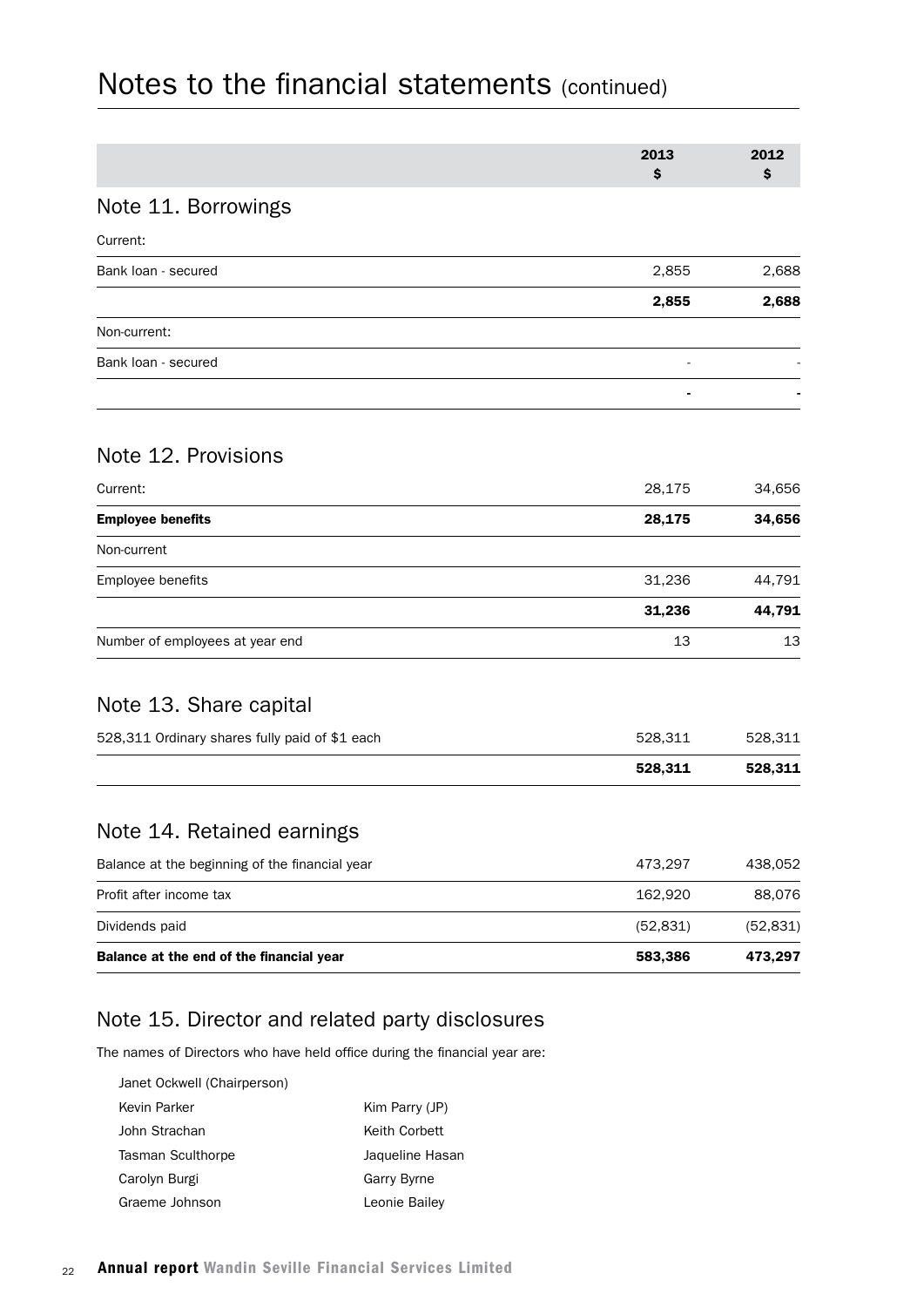| 2013 | 2012 |
|------|------|
|      |      |

#### Note 15. Director and related party disclosures (continued)

No Director or related entity has entered into a material contract with the company.

#### Remuneration received by Director and associates:-

|             | 15,000 | 11,234 |
|-------------|--------|--------|
| Jan Ockwell | 15,000 | 11,234 |

| <b>Directors' shareholdings</b> | 2013   | 2012   |
|---------------------------------|--------|--------|
| Kevin Parker                    | 2,001  | 2,001  |
| Tasman Sculthorpe               | 3,000  | 3,000  |
| Graeme Johnson                  | 500    | 500    |
| Kim Parry (JP)                  | 1,001  | 1,001  |
| Keith Corbett                   | 20,500 | 20,500 |
| Carolyn Burgi                   | 500    | 500    |
| Garry Byrne                     | 5,000  | 5,000  |

Each share held has a paid up value of \$1 and is fully paid.

### Note 16. Subsequent events

There have been no events after the end of the financial year that would materially affect the financial statements.

### Note 17. Contingent liabilities

There were no contingent liabilities at the date of this report to affect the financial statements.

### Note 18. Segment reporting

The economic entity operates in the financial services sector where it provides banking services to its clients. The economic entity operates in regional areas of Eastern Victoria.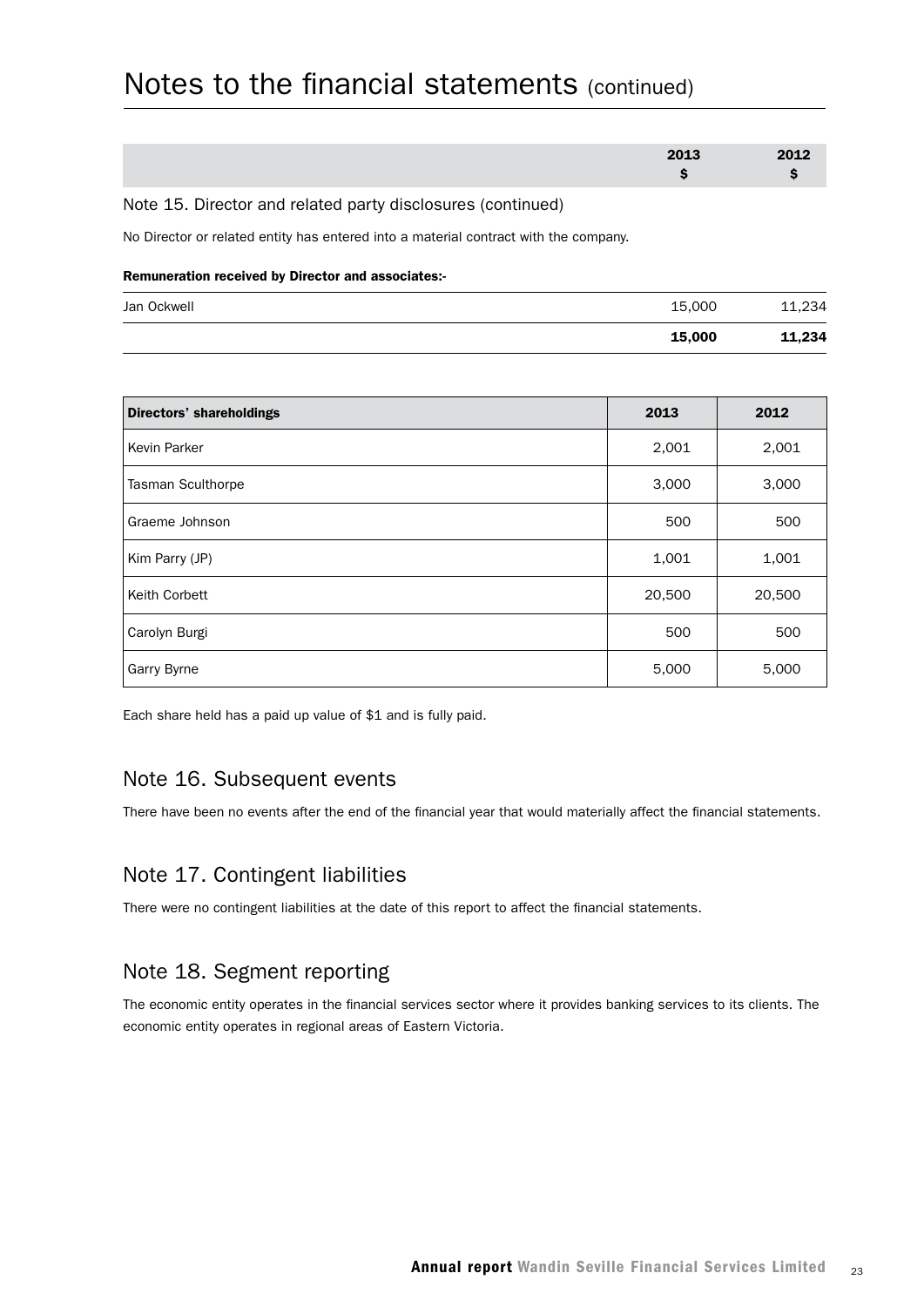### Note 19. Corporate information

Wandin Seville Financial Services Ltd is a company limited by shares incorporated in Australia.

The registered office and principal place of business is:

#### Registered office:

Suite 10, Level 1 248 Maroondah Hwy Chirnside Park, Vic, 3116

Principal places of business:

Shop 13 IGA 2 Union Road 638A Warburton Hwy Wandin North Vic 3139 Seville, Vic, 3139

Security register

AFS & Associates 61-65 Bull Street Bendigo Vic 3550

#### Company Secretary

Mr Kevin Parker

|                                                                            | 2013<br>Ş | 2012<br>Ş |
|----------------------------------------------------------------------------|-----------|-----------|
| Note 20. Dividends paid or provided for on<br>ordinary shares              |           |           |
| Dividends proposed and not recognised as a liability                       |           |           |
| Franked dividends - 10 cents per share (2012: 10 cents per share)          | 52.831    | 52,831    |
| The tax rate at which dividends have been franked is $30\%$ (2012: $30\%)$ |           |           |

tax rate at which dividends have been franked is 30% (2012: 30%). Dividends proposed will be franked at a rate of 30% (2012: 30%).

### Note 21. Earnings per share

Basic earnings per share amounts are calculated by dividing profit / (loss) after income tax by the weighted average number of ordinary shares outstanding during the year.

Diluted earnings per share amounts are calculated by dividing profit / (loss) after income tax by the weighted average number of ordinary shares outstanding during the year (adjusted for the effects of any dilutive options or preference shares).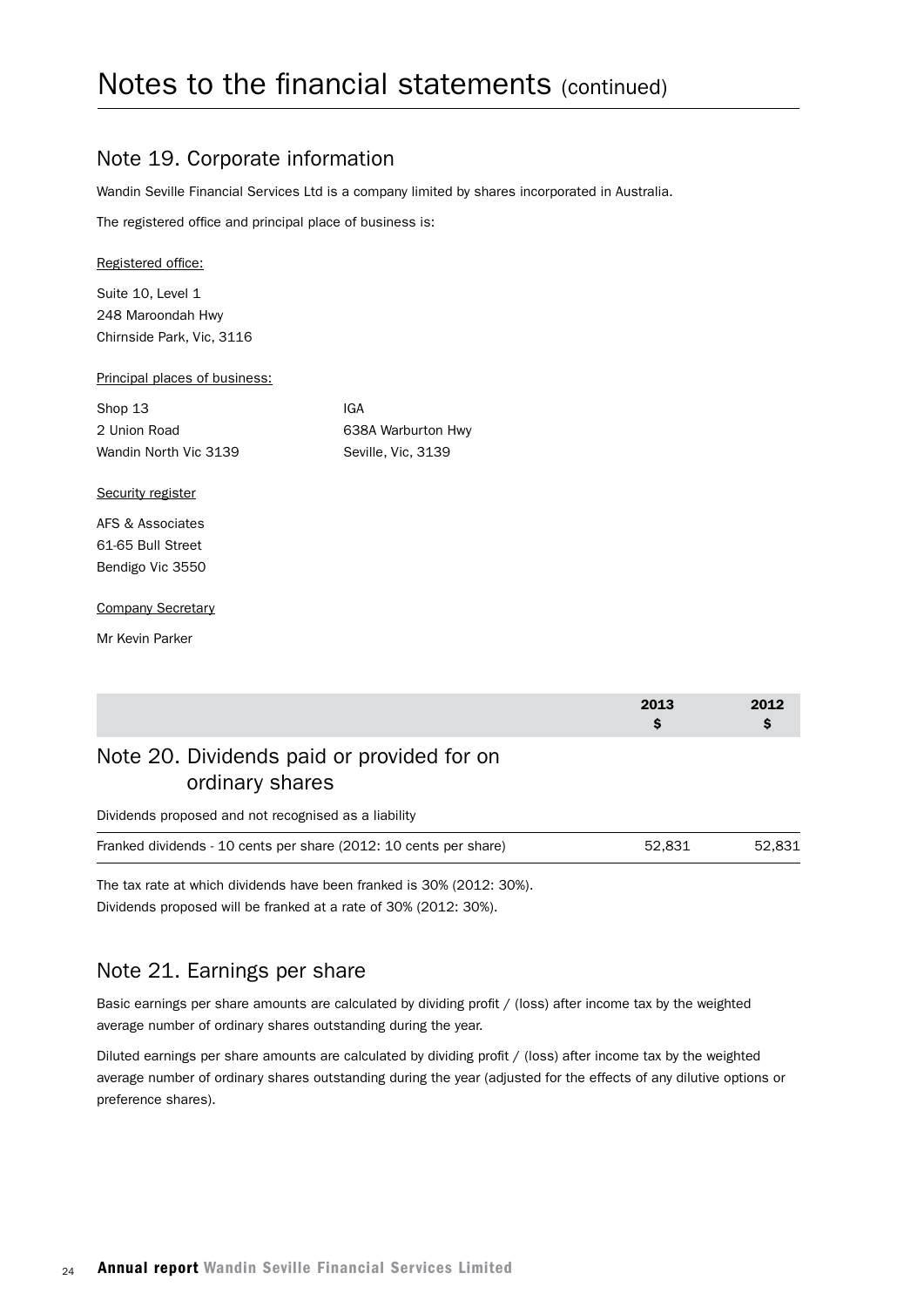|                                                                                                                    | 2013<br>Ş | 2012<br>Ş |
|--------------------------------------------------------------------------------------------------------------------|-----------|-----------|
| Note 21. Earnings per share (continued)                                                                            |           |           |
| The following reflects the income and share data used in the basic and diluted<br>earnings per share computations: |           |           |
| Profit after income tax expense                                                                                    | 162,920   | 88,076    |
| Weighted average number of ordinary shares for basic and diluted earnings                                          |           |           |
| per share earnings per share                                                                                       | 528.311   | 528.311   |
| Earnings per share                                                                                                 | 0.31      | 0.17      |

### Note 22. Financial risk management

#### Net fair values

The net fair values of financial assets and liabilities approximate the carrying values as disclosed in the statement of financial position. The company does not have any unrecognised financial instruments at year end.

| <b>Maturity analysis</b> |  |
|--------------------------|--|
|--------------------------|--|

|                                     | rate       | <b>Floating interest</b> | Within one year |            | 1 to 5 years |            | Non interest bearing |                          |            | <b>Non interest</b><br>bearing | Weighted<br>average<br>effective<br>interest rate |           |
|-------------------------------------|------------|--------------------------|-----------------|------------|--------------|------------|----------------------|--------------------------|------------|--------------------------------|---------------------------------------------------|-----------|
| <b>Financial</b><br>instrument      | 2013<br>\$ | 2012<br>\$               | 2013<br>\$      | 2012<br>\$ | 2013<br>\$   | 2012<br>\$ | 2013<br>\$           | 2012<br>\$               | 2013<br>\$ | 2012<br>\$                     | 2013<br>%                                         | 2012<br>% |
| Cash<br>and cash<br>equivalents     | 95,217     | 89,222                   | 388,355         | 167,595    |              |            |                      |                          |            | $\overline{\phantom{0}}$       | 4.10%                                             | 5.50%     |
| Trade<br>and other<br>receivables   |            |                          |                 |            |              |            |                      | $\qquad \qquad -$        | 116,637    | 119,185                        |                                                   |           |
| <b>Total</b><br>financial<br>assets | 95,217     | 89,222                   | 388,355         | 167,595    |              |            |                      | $\qquad \qquad -$        | 116,637    | 119,185                        |                                                   |           |
| Trade<br>and other<br>payables      |            | -                        |                 |            |              |            |                      | $\overline{\phantom{0}}$ | 108,931    | 93,797                         |                                                   |           |
| <b>Borrowings</b>                   | 2,855      | 2,688                    | -               | -          |              |            | -                    | -                        |            | $\qquad \qquad -$              | 6.50%                                             | 6.50%     |
| <b>Total</b><br>financial<br>assets | 2,855      | 2,688                    | -               |            |              |            |                      | $\qquad \qquad -$        | 108,931    | 93,797                         |                                                   |           |

The company has exposure to credit risk, liquidity risk and market risk from their use of financial instruments.

This note presents information about the company's exposure to each of the above risks, their objectives, policies and processes for measuring and managing risk, and the management of capital.

The Board of Directors has overall responsibility for the establishment and oversight of the risk management framework.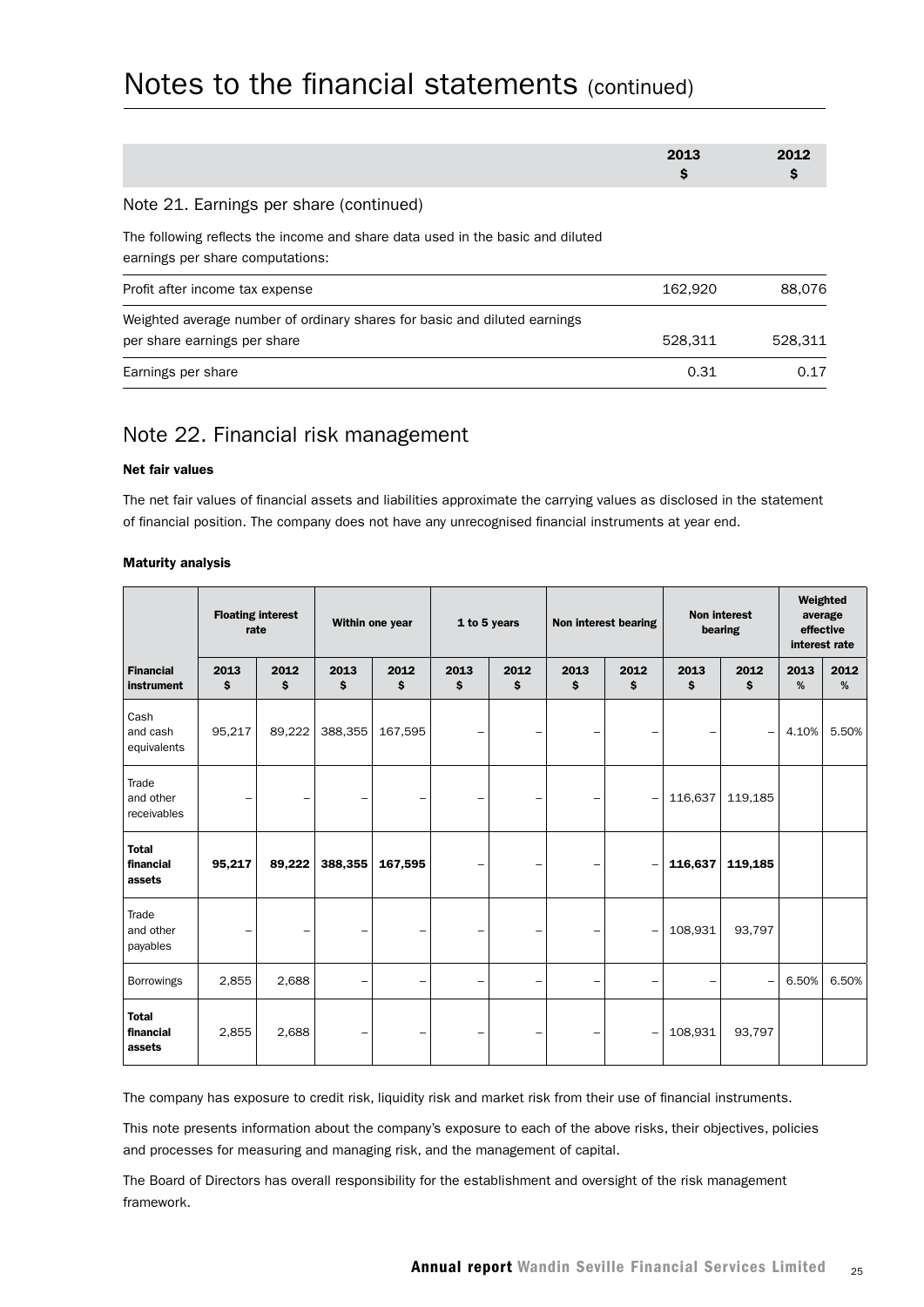#### Note 22. Financial risk management (continued)

#### (a) Credit risk

Credit risk is the risk of financial loss to the company if a customer or counterparty to a financial instrument fails to meet its contractual obligations. For the company it arises from receivables and cash assets.

The maximum exposure to credit risk at balance date to recognised financial assets is the carrying amount of those assets as disclosed in the Balance Sheet and notes to the financial statements. The company's maximum exposure to credit risk at reporting date was:

|                             | 2013    | 2012    |
|-----------------------------|---------|---------|
| Cash and cash equivalents   | 483,809 | 256,818 |
| Trade and other receivables | 116,637 | 119,185 |
|                             | 600,446 | 376,003 |

The company's exposure to credit risk is limited to Australia by geographic area. Significant part of this balance is due from Bendigo and Adelaide Bank Limited.

None of the assets of the company are past due and based on historic default rates, the company believes that no impairment allowance is necessary in respect of assets not past due.

The company limits its exposure to credit risk by only investing in liquid securities with Bendigo and Adelaide Bank Limited.

#### (b) Liquidity risk

Liquidity risk is the risk that the company will not be able to meet its financial obligations as they fall due. The company ensures it will have enough liquidity to meet its liabilities when due under both normal and stressed conditions. Liquidity management is carried out within the guidelines set by the Board.

Typically, the company maintains sufficient cash on hand to meet expected operational expenses, including the servicing of financial obligations. This excludes the potential impact of extreme circumstances that cannot reasonably be predicted, such as natural disasters.

The following are the estimated contractual maturities of financial liabilities, including estimated interest payments.

|                          | <b>Carrying</b><br>amount<br>\$ | <b>Contractual</b><br>cash flows<br>Ş | 1 year<br>or less | More than<br>5 years<br>\$ |
|--------------------------|---------------------------------|---------------------------------------|-------------------|----------------------------|
| 30 June 2013             |                                 |                                       |                   |                            |
| Trade and other payables | 108,931                         |                                       | 108,931           |                            |
| <b>Borrowings</b>        | 2,855                           |                                       | 2,855             |                            |
|                          | 111,786                         |                                       | 111,786           |                            |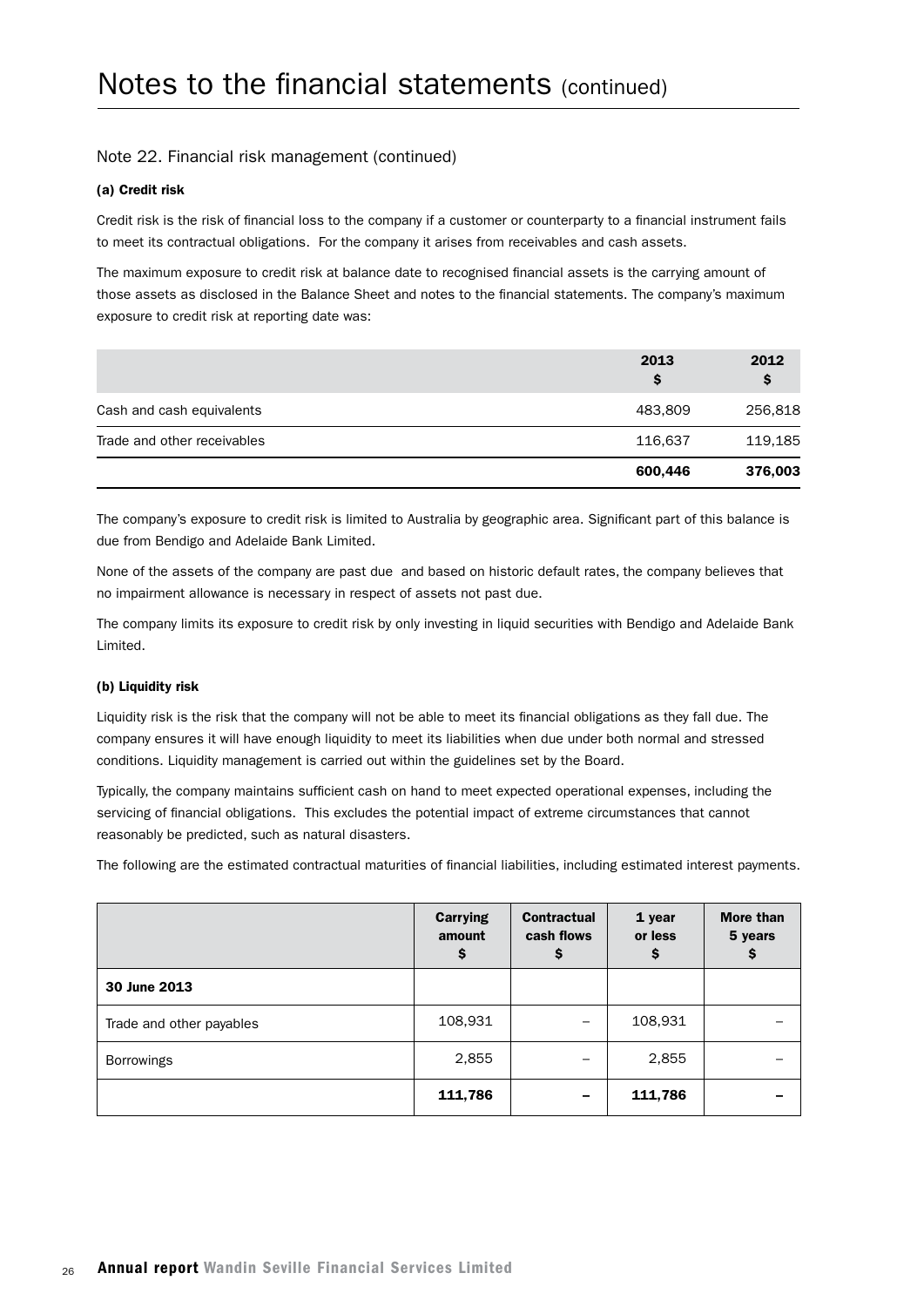#### Note 22. Financial risk management (continued)

#### (b) Liquidity risk (continued)

|                          | <b>Carrying</b><br>amount<br>\$ | <b>Contractual</b><br>cash flows<br>Ş | 1 year<br>or less | More than<br>5 years<br>\$ |
|--------------------------|---------------------------------|---------------------------------------|-------------------|----------------------------|
| 30 June 2012             |                                 |                                       |                   |                            |
| Trade and other payables | 93,797                          |                                       | 93,797            |                            |
| <b>Borrowings</b>        | 2,688                           | -                                     | 2,688             |                            |
|                          | 96,485                          |                                       | 96,485            |                            |

#### (c) Market risk

Market risk is the risk that changes in market prices, such as interest rates, will affect the company's income or the value of its holdings of financial instruments. The objective of market risk management is to manage and control market risk exposures within acceptable parameters.

#### Interest rate risk

Interest rate risk is that the fair value or future cash flows of a financial instrument will fluctuate because of changes in market interest rates. The company reviews the exposure to interest rate risk as part of the regular Board meetings.

#### Sensitivity analysis

At the reporting date the interest rate profile of the company's interest bearing financial instruments was:

|                                       | 2013<br>Ş | 2012<br>P |
|---------------------------------------|-----------|-----------|
| <b>Fixed rate instruments</b>         |           |           |
| Financial assets (fixed rate)         | 388,354   | 167,595   |
| Financial liabilities (fixed rate)    | (2,855)   | (2,688)   |
| Financial liabilities (floating rate) | 0         | 0         |
|                                       | 385,499   | 164,907   |

#### Fair value sensitivity analysis for fixed rate instruments

The company does not account for any fixed interest rate financial assets or liabilities at fair value through profit or loss. Therefore a change in interest rates at the reporting date would not affect profit or loss.

#### (d) Net fair values

The net fair values of financial assets and liabilities approximate the carrying values as disclosed in the Balance Sheet. The company does not have any unrecognised financial instruments at year end.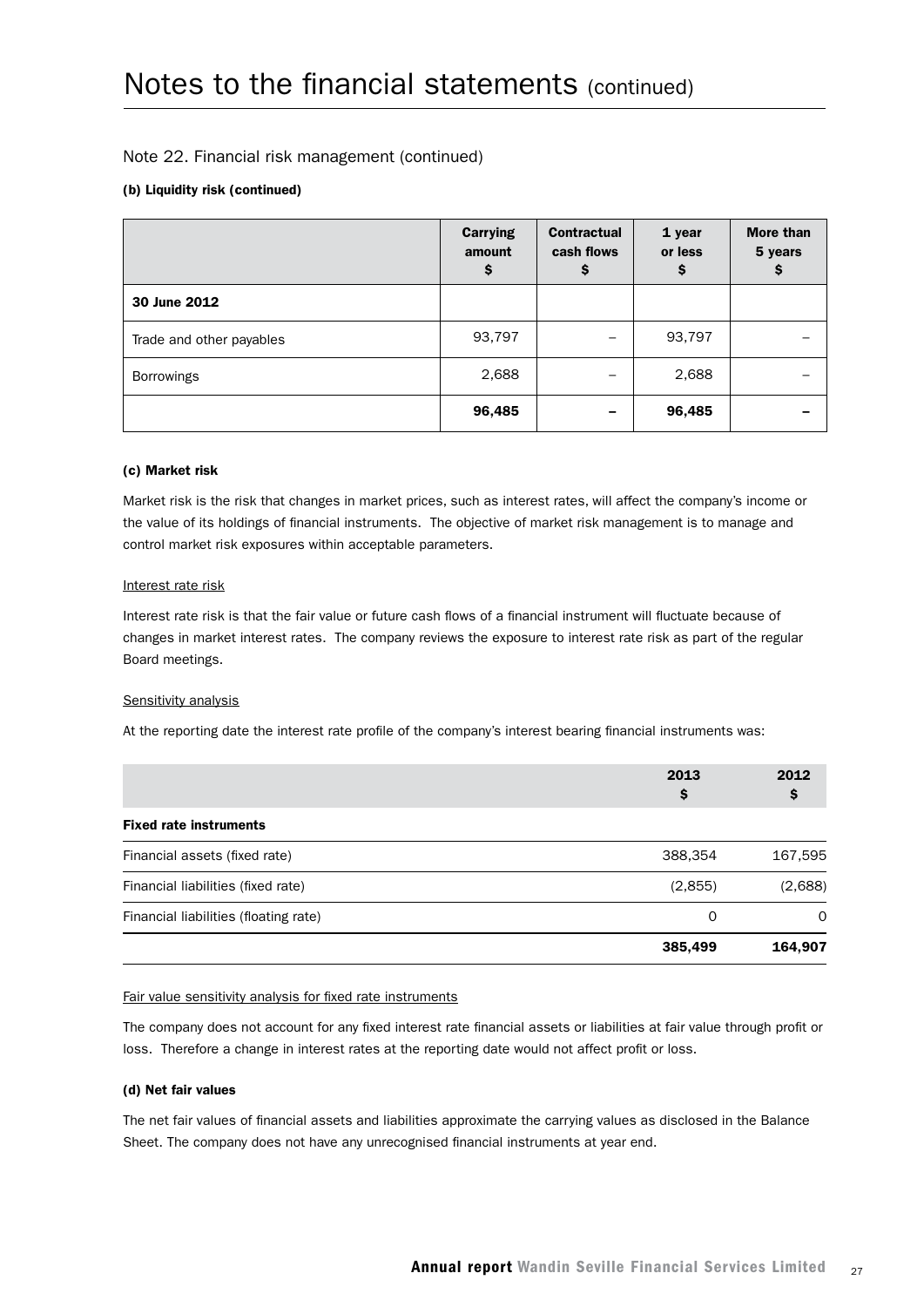#### Note 22. Financial risk management (continued)

#### (e) Capital management

The Board's policy is to maintain a strong capital base so as to sustain future development of the company. The Board of Directors monitor the return on capital and the level of dividends to shareholders. Capital is represented by total equity as recorded in the Balance Sheet.

In accordance with the franchise agreement, in any 12 month period, the funds distributed to shareholders shall not exceed the Distribution Limit.

- (i) the Distribution Limit is the greater of:
	- (a) 20% of the profit or funds of the Franchisee otherwise available for distribution to shareholders in that 12 month period; and
	- (b) subject to the availability of distributable profits, the Relevant Rate of Return multiplied by the average level of share capital of the Franchisee over that 12 month period; and
- (ii) the Relevant Rate of Return is equal to the weighted average interest rate on 90 day bank bills over that 12 month period plus 5%.

The Board is managing the growth of the business in line with this requirement. There are no other externally imposed capital requirements, although the nature of the company is such that amounts will be paid in the form of charitable donations and sponsorship. Charitable donations and sponsorship paid for the year ended 30 June 2012 can be seen in the Income Statement. There were no changes in the company's approach during the year.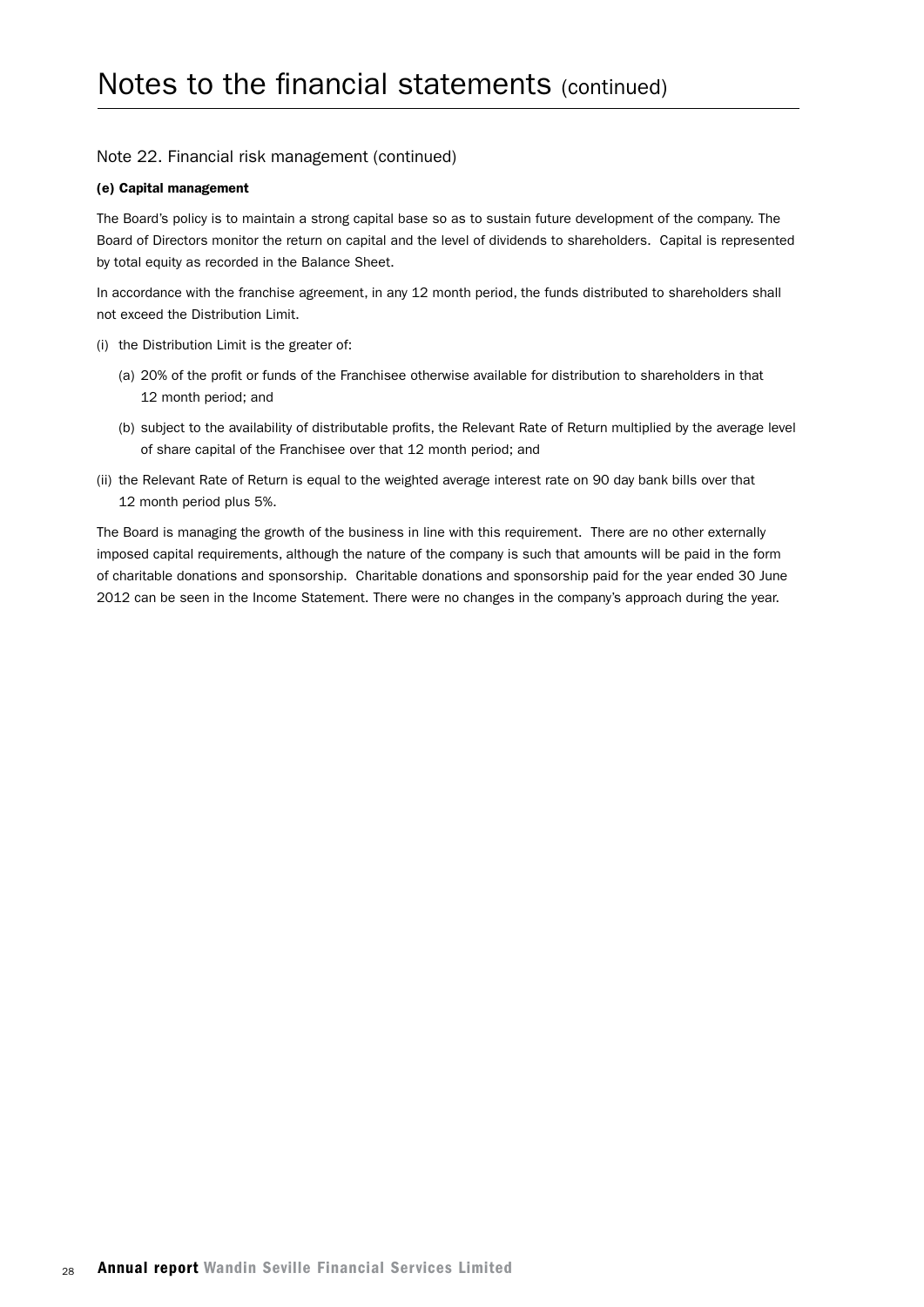# Directors' declaration

In accordance with a resolution of the Directors of Wandin Seville Financial Services Limited, we state that:

In the opinion of the Directors:

- (a) the financial statements and notes of the company are in accordance with the Corporations Act 2001, including:
	- (i) giving a true and fair view of the company's financial position as at 30 June 2013 and of their performance for the year ended on that date; and
	- (ii) complying with Accounting Standards in Australia and Corporations Regulations 2001;
- (b) there are reasonable grounds to believe that the company will be able to pay its debts as and when they become due and payable; and
- (c) this declaration has been made after receiving the declarations required to be made to the Directors in accordance with section 295A of the Corporations Act 2001 for the financial year ending 30 June 2013.

General

Janet Ockwell **Kevin Parker** Kevin Parker **Chairperson** Director

Date: 30 September 2013

 $5$  Pal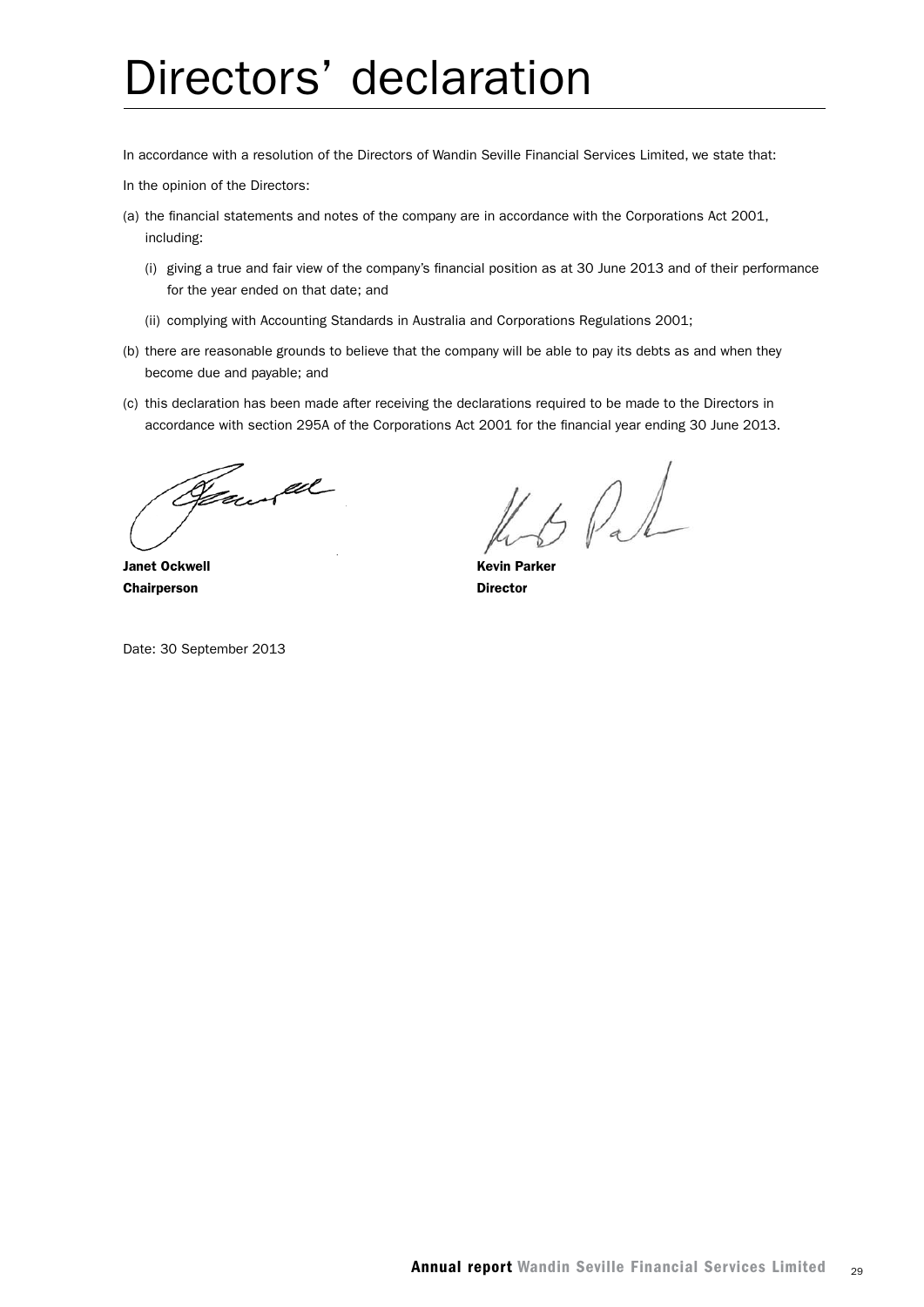# Independent audit report

**Independent Audit Report To the Members of Wandin Seville Financial Services Limited** 

IN CROW ASSOCIATES ACCOUNTANTS, ADVISORS & AUDITORS

D Part of DUNCAN DOVICO Group

> > Accounting & **Business Services**

> Tax Consulting

> Business Management & Strategic Planning

> Superannuation & Retirement Management

> Corporate Advisory

> Audit

#### **Scope**

The financial report comprises the Director's Report, Directors Declaration, Statement of Comprehensive Income, Statement of Financial Position, Statement of Changes in Equity, Statement of Cash Flows and accompanying notes to the financial statements of Wandin Seville Financial Services Limited, for the year ended 30th June 2013.

The directors of company are responsible for the preparation and true and fair presentation of the financial report in accordance with the Corporations Act 2001. This includes responsibility for the maintenance of adequate accounting records and internal controls that are designed to prevent and detect fraud and error, and for the accounting policies and accounting estimates inherent in the financial report.

#### **Audit Approach**

We conducted an independent audit in order to express an opinion to the members of the company. Our audit was conducted in accordance with Australian Auditing Standards, in order to provide reasonable assurance as to whether the financial report is free of material misstatements. The nature of the audit is influenced by factors such as the use of professional judgment, selective testing, the inherent limitations of the internal control, and the availability of persuasive rather that conclusive evidence. Therefore, an audit cannot guarantee that all material misstatements have been detected.

We performed procedures to assess whether in all material respects the financial report presents fairly, in accordance with the Corporations Act 2001, including compliance with Accounting Standards and other mandatory financial reporting requirements in Australia, a view which is consistent with our understanding of the company's financial position, and its performance as represented by the results of its operations and cash flows.

We formed our audit opinion on the basis of the procedures, which include:

□ examining, on a test basis, information to provide evidence supporting the amounts and disclosures in the financial report; and

□assessing the appropriateness of the accounting policies and disclosures used and the reasonableness of significant accounting estimates made by the directors.

While we considered the effectiveness of management's internal controls over financial reporting when determining the nature and extent of our procedures, our audit was not designed to provide assurance on internal controls.

#### Independence

In conducting our audit, we have followed applicable independence requirements of Australian professional ethical pronouncements and the Corporations Act 2001.

**INCORPORATING PASCOE WHITAKER & CROWE EST 1958** 

VIN CROWE & ASSOCIATES - ACCOUNTANTS, ADVISORS & AUDITORS ABN 60 103 072 939 03 9870 1133 03 9870 3606 info@ddvic.com.au www.ddvic.com.au 88 Maroondah Highway, Ringwood Vic 3134 (PO Box 4299 Ringwood Vic 3134)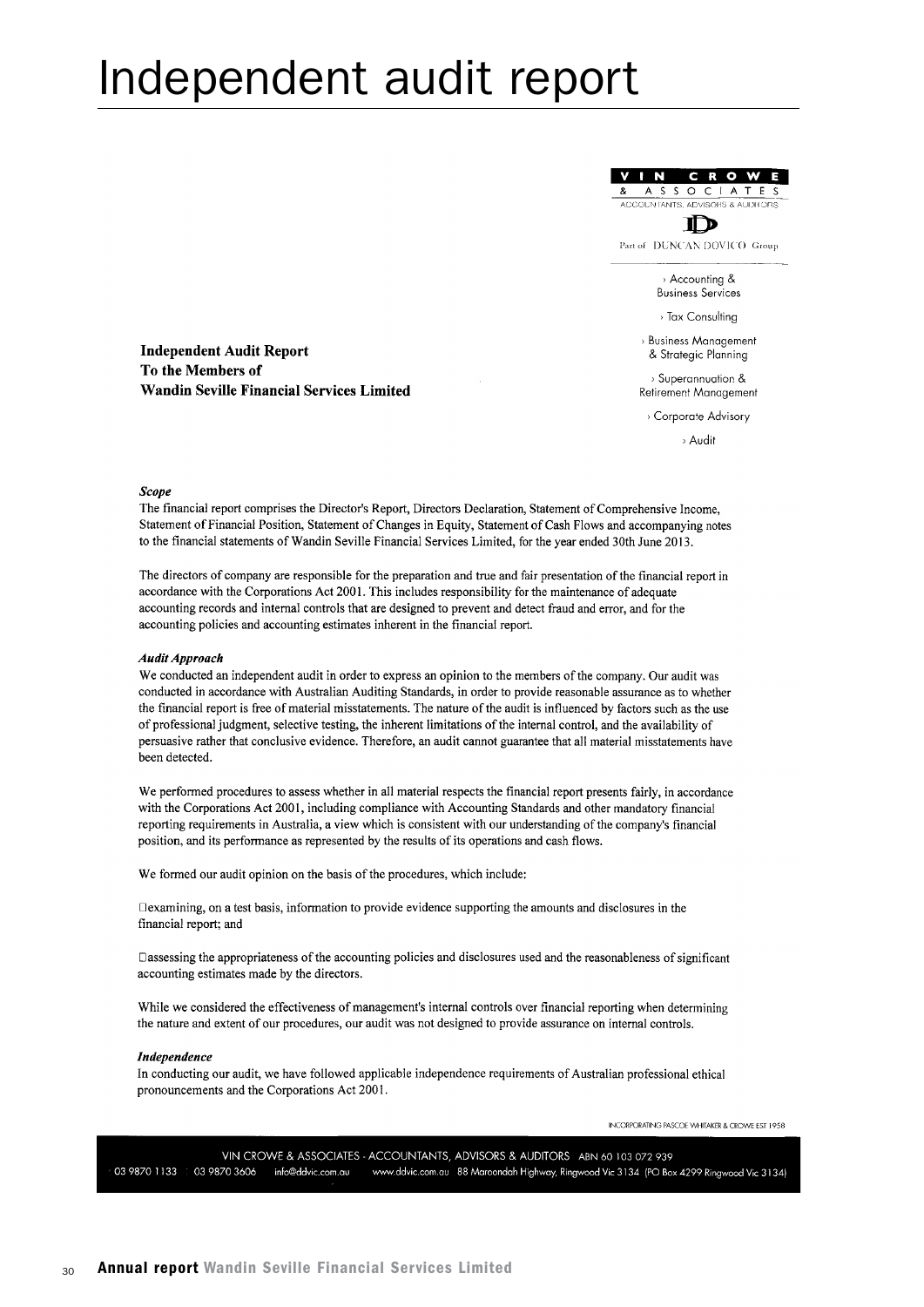# Independent audit report (continued)

#### **Audit Opinion**

In our opinion, the financial report of Wandin Seville Financial Services Limited is in accordance with:

(a) the Corporations Act 2001, including:

(i) giving a true and fair view of the company's financial position as at 30 June 2013 and of its performance for the year ended on that date; and

(ii) complying with Accounting Standards in Australia and the Corporation Regulations 2001; and

(b) other mandatory professional reporting requirements in Australia.

**DD Vin Crowe & Associates** Rear 88 Maroondah Highway, Ringwood, Vic 3134 Date: 30th September 2013